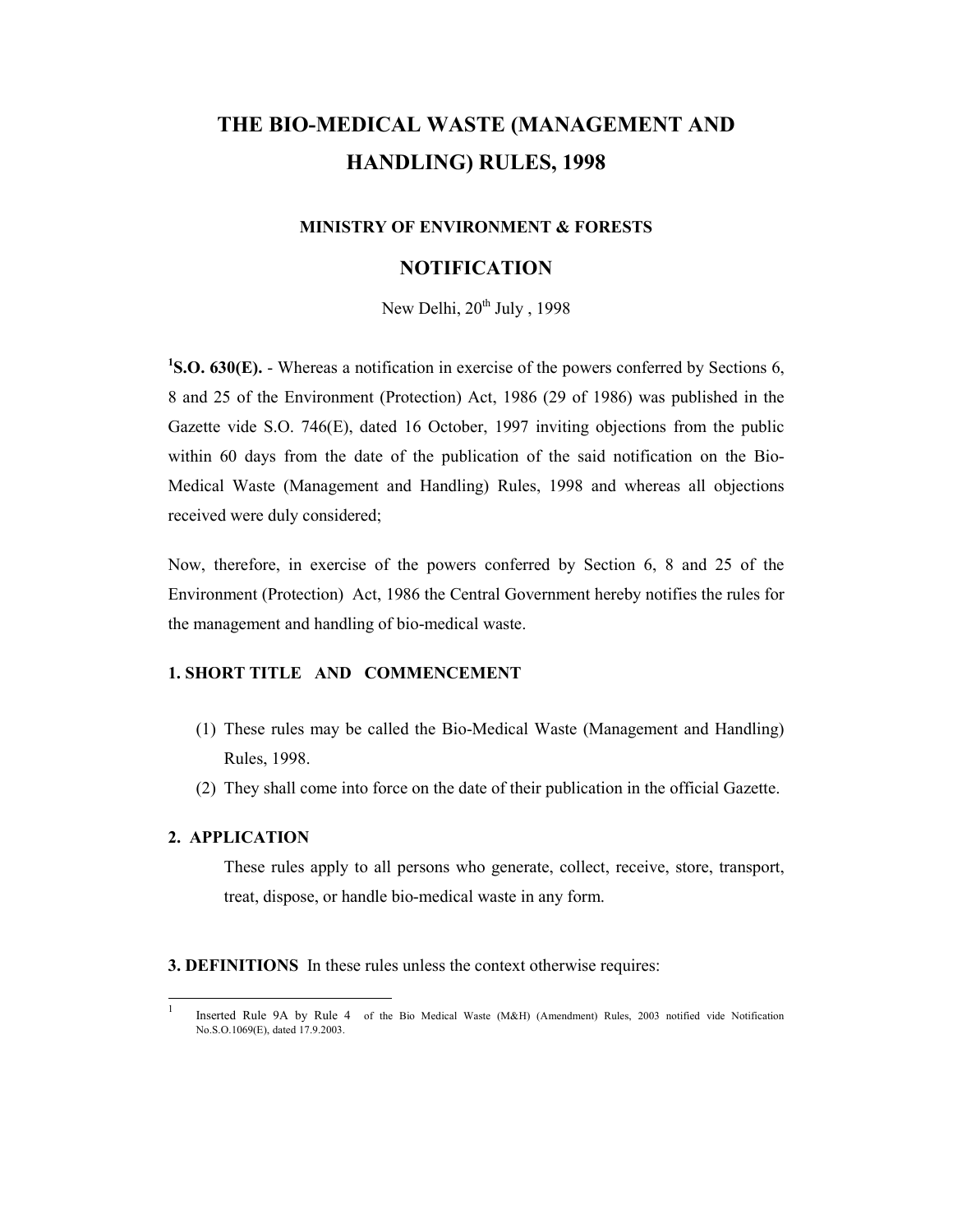- 1. "Act" means the Environment (Protection) Act, 1986 (29 of 1986);
- 2. "Animal House" means a place where animals are reared/kept for experiments or testing purposes;
- 3. "Authorisation" means permission granted by the prescribed authority for the generation, collection, reception, storage, transportation, treatment, disposal and/or any other form of handling of bio-medical waste in accordance with these rules and any guidelines issued by the Central Government.
- 4. "Authorised person" means an occupier or operator authorised by the prescribed authority to generate, collect, receive, store, transport, treat, dispose and / or handle bio-medical waste in accordance with these rules and any guidelines issued by the Central Government.
- 5. "Bio-medical waste" means any waste, which is generated during the diagnosis, treatment or immunisation of human beings or animals or in research activities pertaining thereto or in the production or testing of biologicals, and including categories mentioned in Schedule I;
- 6. "Biologicals" means any preparation made from organisms or micro-organisms or product of metabolism and biochemical reactions intended for use in the diagnosis, immunisation or the treatment of human beings or animals or in research activities pertaining thereto;
- 7. "Bio-medical waste treatment facility" means any facility wherein treatment disposal of bio-medical waste or processes incidental to such treatment or disposal is carried out <sup>1</sup>[and includes common treatment facilities.]
- $\frac{1}{1}$ [(7a) 'Form' means Form appended to these rules; ]

1

<sup>1</sup> Added by rule 2((i) of the Bio-Medical Waste (M & H)( Second Amendment) Rules, 2000 notified vide notification No. S.O.545(E), dated 2.6.2000 and came into force w.e.f.2.6.2000.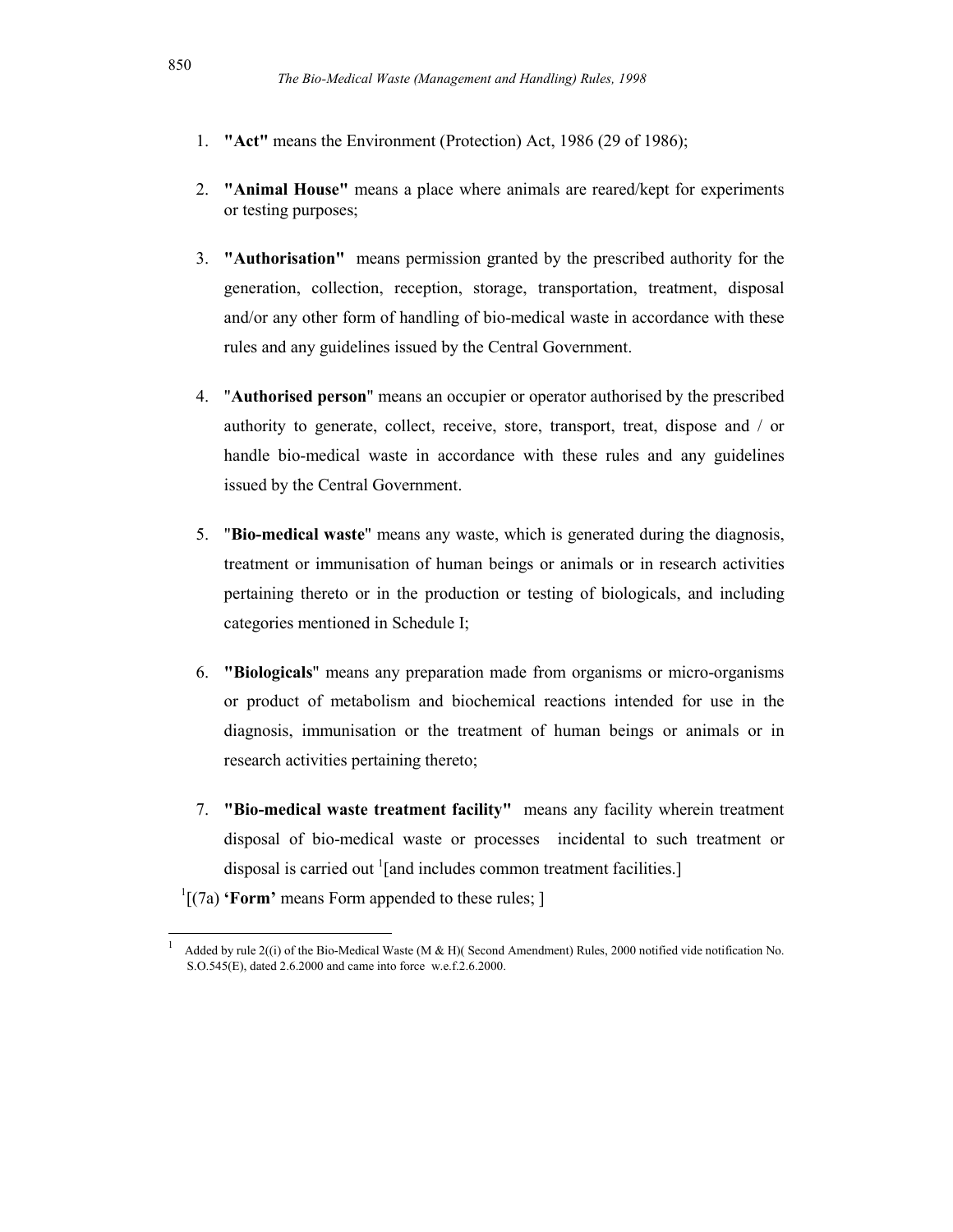- 8. "Occupier" in relation to any institution generating bio-medical waste, which includes a hospital, nursing home, clinic dispensary, veterinary institution, animal house, pathological laboratory, blood bank by whatever name called, means a person who has control over that institution and/or its premises;
- 9. "Operator of a bio-medical waste facility" means a person who owns or controls or operates a facility for the collection, reception, storage, transport, treatment, disposal or any other form of handling of bio-medical waste;
- 10. "Schedule" means schedule appended to these rules;

## 4. DUTY OF OCCUPIER

It shall be the duty of every occupier of an institution generating bio-medical waste which includes a hospital, nursing home, clinic, dispensary, veterinary institution, animal house, pathological laboratory, blood bank by whatever name called to take all steps to ensure that such waste is handled without any adverse effect to human health and the environment.

### 5. TREATMENT AND DISPOSAL

 $\frac{1}{1}$ 

- (1) Bio-medical waste shall be treated and disposed of in accordance with Schedule I, and in compliance with the standards prescribed in Schedule V.
- (2) Every occupier, where required, shall set up in accordance with the timeschedule in Schedule VI, requisite bio-medical waste treatment facilities like incinerator, autoclave, microwave system for the treatment of waste, or, ensure requisite treatment of waste at a common waste treatment facility or any other waste treatment facility.

#### 6. SEGREGATION, PACKAGING, TRANSPORTATION AND STORAGE

Inserted by Rule 2(ii) of the Bio-Medical Waste (M&H) (Second Amendment) rules, 2000 notified vide Notification No.S.O.545(E), dated 2.6.2000 and came into force w.e.f. 2.6.2000.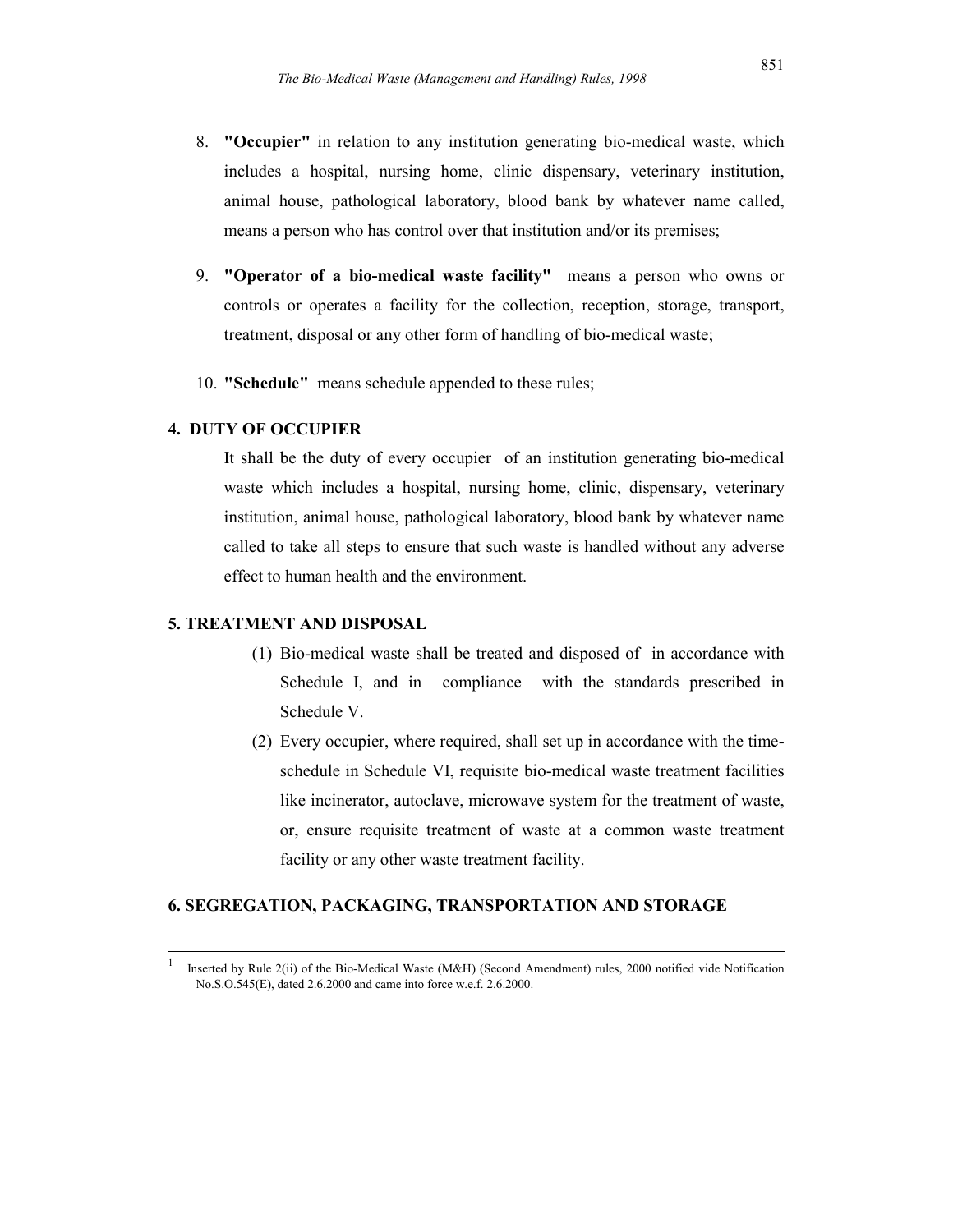- (1) Bio-medical waste shall not be mixed with other wastes.
- (2) Bio-medical waste shall be segregated into containers/bags at the point of generation in accordance with Schedule II prior to its storage, transportation, treatment and disposal. The containers shall be labeled according to Schedule III.
- (3) If a container is transported from the premises where bio-medical waste is generated to any waste treatment facility outside the premises, the container shall, apart from the label prescribed in Schedule III, also carry information prescribed in Schedule IV.
- (4) Notwithstanding anything contained in the Motor Vehicles Act, 1988, or rules thereunder, untreated bio-medical waste shall be transported only in such vehicle as may be authorised for the purpose by the competent authority as specified by the Government.
- (5) No untreated bio-medical waste shall be kept stored beyond a period of 48 hours :

provided that if for any reason it becomes necessary to store the waste beyond such period, the authorised person must take permission of the prescribed authority and take measures to ensure that the waste does not adversely affect human health and the environment.

 $1$ [(6)The Municipal body of the area shall continue to pick up and transport segregated non bio-medical solid waste generated in hospitals and nursing homes, as well as duly treated bio-medical wastes for disposal at municipal dump site].

#### 7. PRESCRIBED AUTHORITY

 $\frac{1}{1}$ 

Inserted by Rule 3 of the Bio-Medical Waste (M & H) (Second Amendment) Rules, 2000 vide notification S.O.545(E), dated 2.6.2000.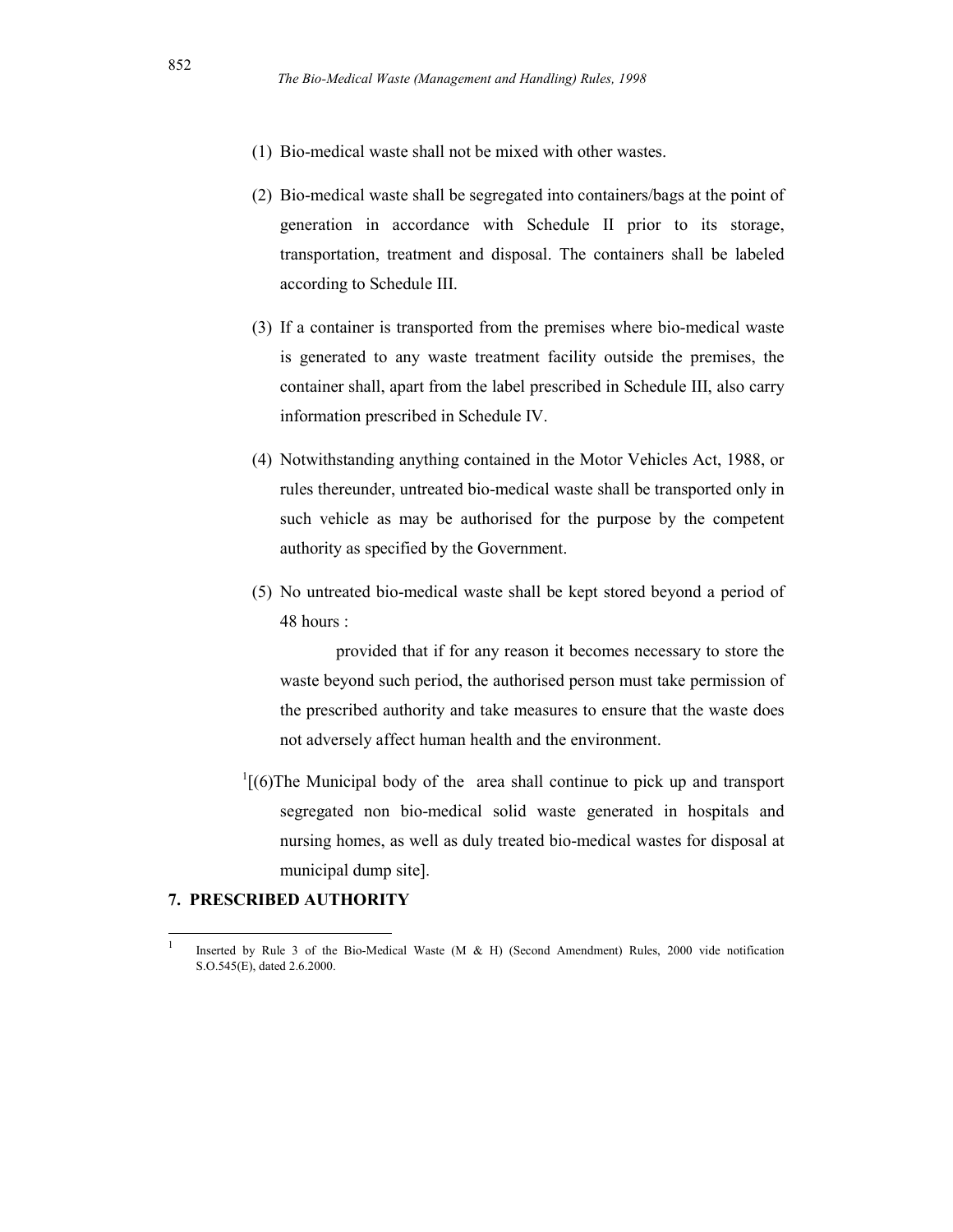- $\binom{1}{1}$  (1) <sup>2</sup>[Save as otherwise provide, the prescribed authority for enforcement] of the provisions of these rules shall be the State Pollution Control Boards in respect of States and the Pollution Control Committees in respect of the Union Territories and all pending cases with a prescribed authority appointed earlier shall stand transferred to the concerned State Pollution Control Board, or as the case may be, the Pollution Control Committees].
- $3[(1A)$ The prescribed authority for enforcement of the provisions of these rules in respect of all health care establishments including hospitals, nursing homes, clinics, dispensaries, veterinary institutions, Animal houses, pathological laboratories and blood banks of the Armed Forces under the Ministry of Defence shall be the Director General, Armed Forces Medical Services].
- (2) The prescribed authority for the State or Union Territory shall be appointed within one month of the coming into force of these rules.
- (3) The prescribed authority shall function under the supervision and control of the respective Government of the State or Union Territory.
- (4) The prescribed authority shall on receipt of Form I make such enquiry as it deems fit and if it is satisfied that the applicant possesses the necessary capacity to handle bio-medical waste in accordance with these rules, grant or renew an authorisation as the case may be.
- (5) An authorisation shall be granted for a period of three years, including an initial trial period of one year from the date of issue. Thereafter, an application shall be made by the occupier/operator for renewal. All such subsequent authorisation shall be for a period of three years. A provisional

<sup>1</sup> Substituted by Rule 4 of the Bio-Medical Waste (M & H) (Second Amendment) Rules, 2000 vide notification S.O.545(E), dated 2.6.2000.

<sup>2</sup> Substituted by Rule 2 (a) of the Bio-Medical Waste (M&H) (Amendment) Rules, 2003 vide notification S.O.1069 (E), dated 17.9.2003. 3

Inserted sub-rule (1A) by Rule 2(b), ibid.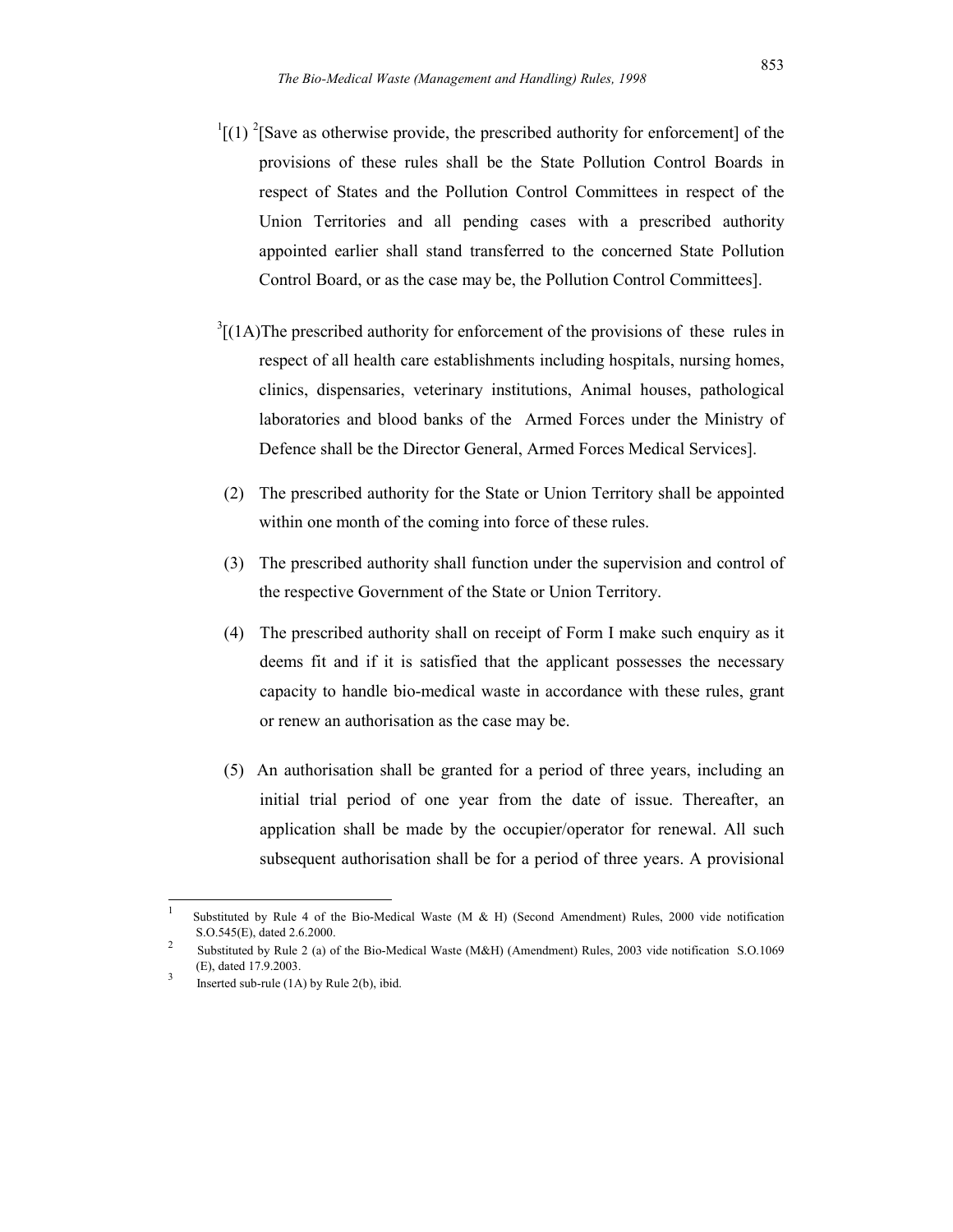authorisation will be granted for the trial period, to enable the occupier/operator to demonstrate the capacity of the facility.

- (6) The prescribed authority may after giving reasonable opportunity of being heard to the applicant and for reasons thereof to be recorded in writing, refuse to grant or renew authorisation.
- (7) Every application for authorisation shall be disposed of by the prescribed authority within ninety days from the date of receipt of the application.
- (8) The prescribed authority may cancel or suspend an authorisation, if for reasons, to be recorded in writing, the occupier/operator has failed to comply with any provision of the Act or these rules :

Provided that no authorisation shall be cancelled or suspended without giving a reasonable opportunity to the occupier/operator of being heard.

## 8. AUTHORISATION

- (1) Every occupier of an institution generating, collecting, receiving, storing, transporting, treating, disposing and/or handling bio-medical waste in any other manner, except such occupier of clinics, dispensaries, pathological laboratories, blood banks providing treatment/service to less than 1000 (one thousand) patients per month, shall make an application in Form I to the prescribed authority for grant of authorisation.
- (2) Every operator of a bio-medical waste facility shall make an application in Form I to the prescribed authority for grant of authorisation.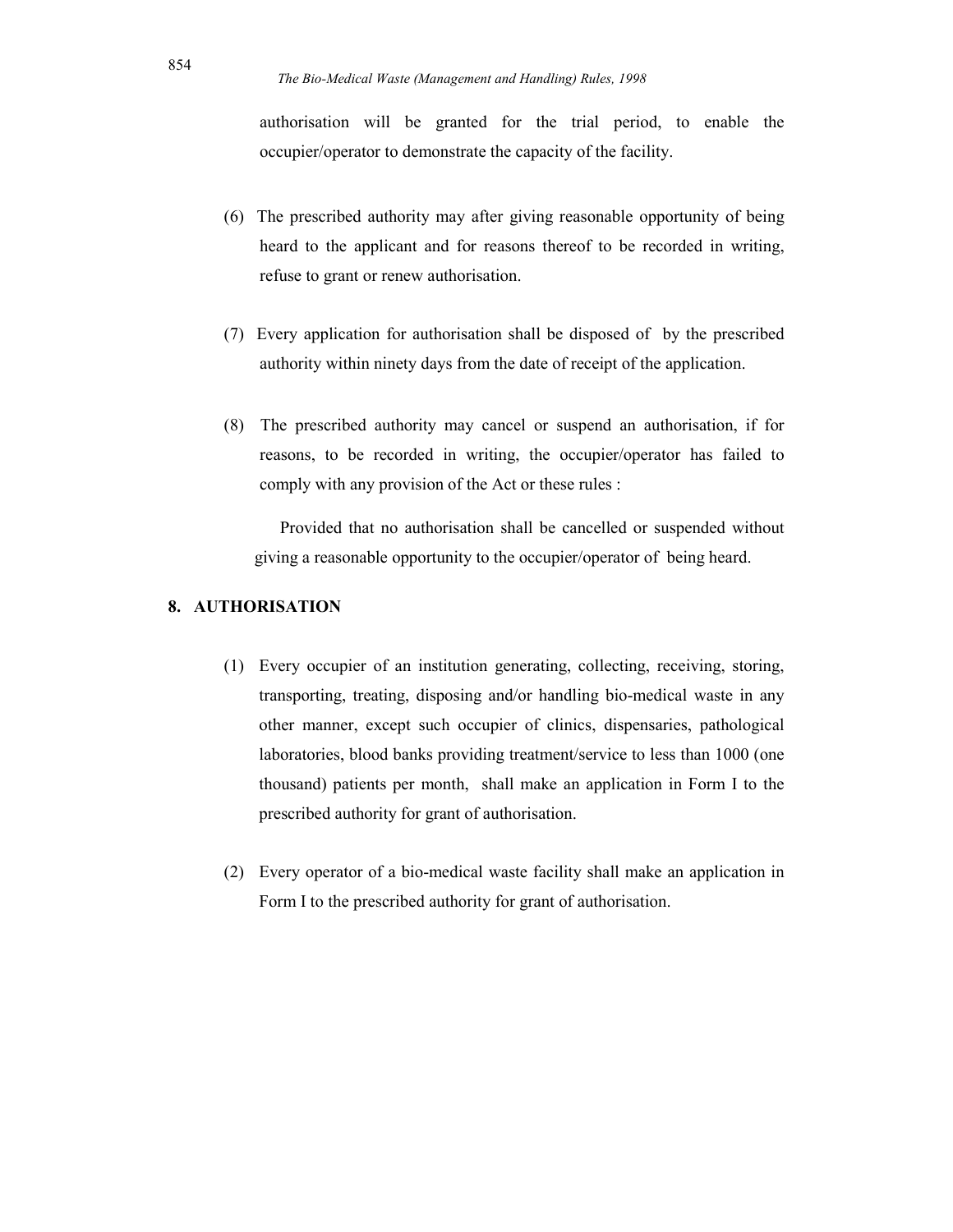- (3) Every application in Form I for grant of authorisation shall be accompanied by a fee as may be prescribed by the Government of the State or Union Territory.
- $\frac{1}{1}$ [(4)The authorisation to operate a facility shall be issued in Form IV, subject to conditions laid therein and such other condition, as the prescribed authority, may consider it necessary.]

## 9. ADVISORY COMMITTEE

- $2[(1)]$ The Government of every State/Union Territory shall constitute an advisory committee. The Committee will include experts in the field of medical and health, animal husbandry and veterinary sciences, environmental management, municipal administration, and any other related department or organisation including non-governmental organisations  $3$ [\*\*\*]. As and when required, the committee shall advise the Government of the State/Union Territory and the prescribed authority about matters related to the implementation of these rules.
- $^{4}$ [(2) Notwithstanding anything contained in sub-rule (1), the Ministry of Defence shall constitute in that Ministry, an Advisory Committee consisting of the following in respect of all health care establishments including hospitals, nursing homes, clinics, dispensaries, veterinary institutions, animal houses, pathological laboratories and blood banks of the Armed Forces under the Ministry of Defence, to advise the Director General, Armed Forces Medical Services and the Ministry of Defence in matters relating to implementation of these rules, namely:-

<sup>1</sup> Inserted by Rule 5 of the Bio-Medical Waste (M&H) (Second Amendment) Rules, 2000 vide notification S.O.545(E), dated 2.6.2000.

<sup>2</sup> Re-numbered as Sub Rule (1) by Rule 3 of the Bio Medical Waste (M&H) (Amendment) Rules, 2003 notified vide Notification No.S.O.1069(E), dated 17.9.2003. 3

Omitted by Rule 6 of the Bio-Medical Waste (M & H)(Second Amendment) Rules, 2000 vide notification S.O.545(E), dated 2.6.2000.

<sup>4</sup> Inserted sub Rule (2) by Rule 3 of the Bio Medical Waste (M&H) (Amendment) Rules, 2003 notified vide Notification No.S.O.1069(E), dated 17.9.2003.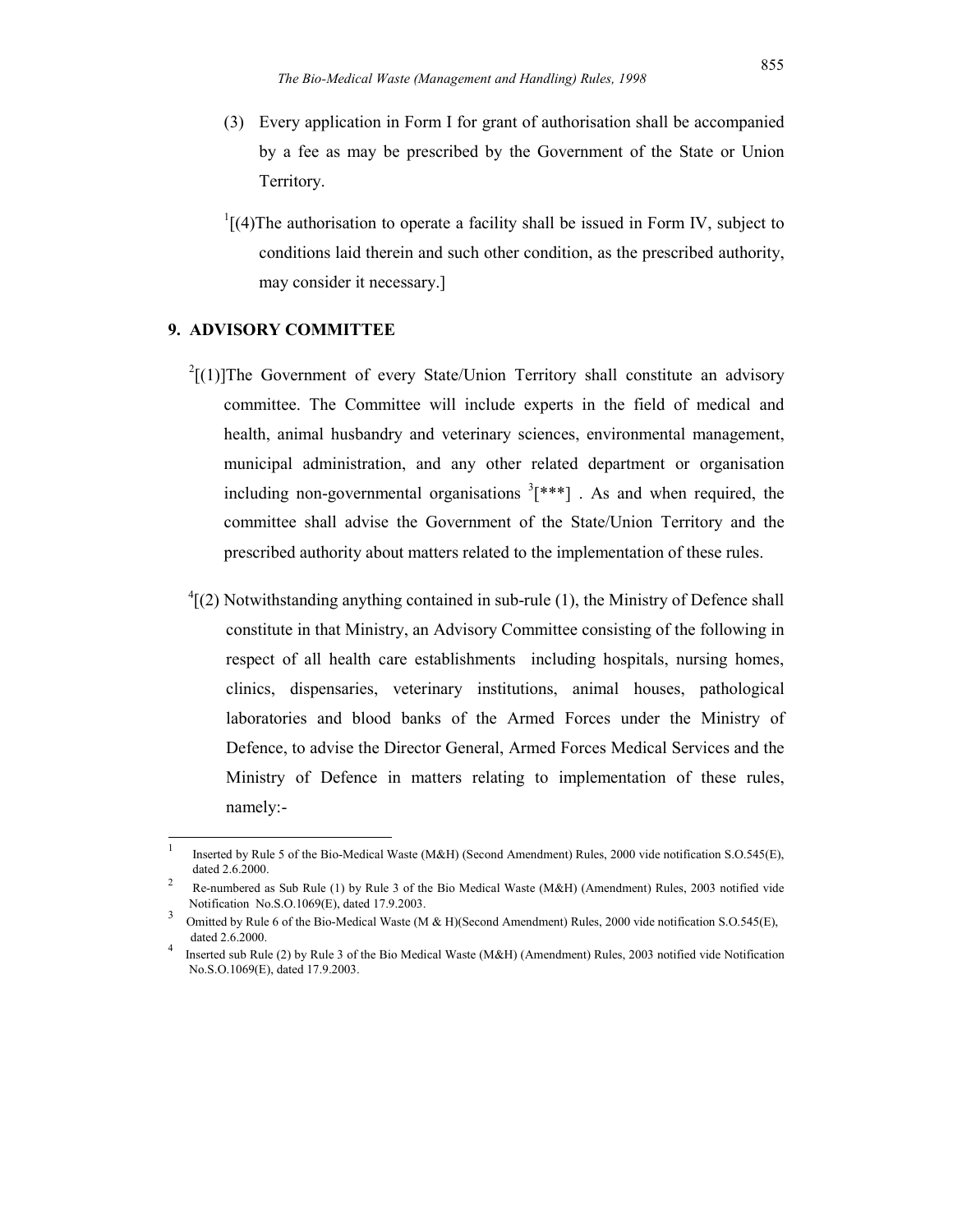| (1) Additional Director General of<br><b>Armed Forces Medical Services</b>                                | Chairman |
|-----------------------------------------------------------------------------------------------------------|----------|
| (2) A representative of the Ministry of<br>Defence not below the rank of Deputy                           |          |
| Secretary, to be nominated by that Ministry                                                               | Member   |
| (3) A representative of the Ministry of Environment<br>and Forests not below the rank of Deputy Secretary |          |
| To be nominated by that Ministry.                                                                         | Member   |
| (4) A representative of the Indian Society of                                                             |          |
| Hospitals Waste Management, Pune                                                                          | Member]  |

#### $^{1}$ [9A. MONITORING OF IMPLEMENTATION OF THE RULES IN ARMED FORCES HEALTH CARE ESTABLISHMENTS

- (1) The Central Pollution Control Board shall monitor the implementation of these rules in respect of all the Armed Forces health care establishments under the Ministry of Defence.
- 2) After giving prior notice to the Director General Armed Forces Medical Services, the Central Pollution Control Board along with one or more representatives of the Advisory Committee constituted under sub-rule (2) of rule 9 may, if it considers it necessary, inspect any Armed Forces health care establishments.]

#### 10. ANNUAL REPORT

 $\frac{1}{1}$ 

Every occupier/operator shall submit an annual report to the prescribed authority in Form II by 31 January every year, to include information about the categories and quantities of bio-medical wastes handled during the preceding year. The prescribed authority shall send this information in a compiled form to the Central Pollution Control Board by 31 March every year.

Inserted Rule 9A by Rule 4 of the Bio Medical Waste (M&H) (Amendment) Rules, 2003 notified vide Notification No.S.O.1069(E), dated 17.9.2003.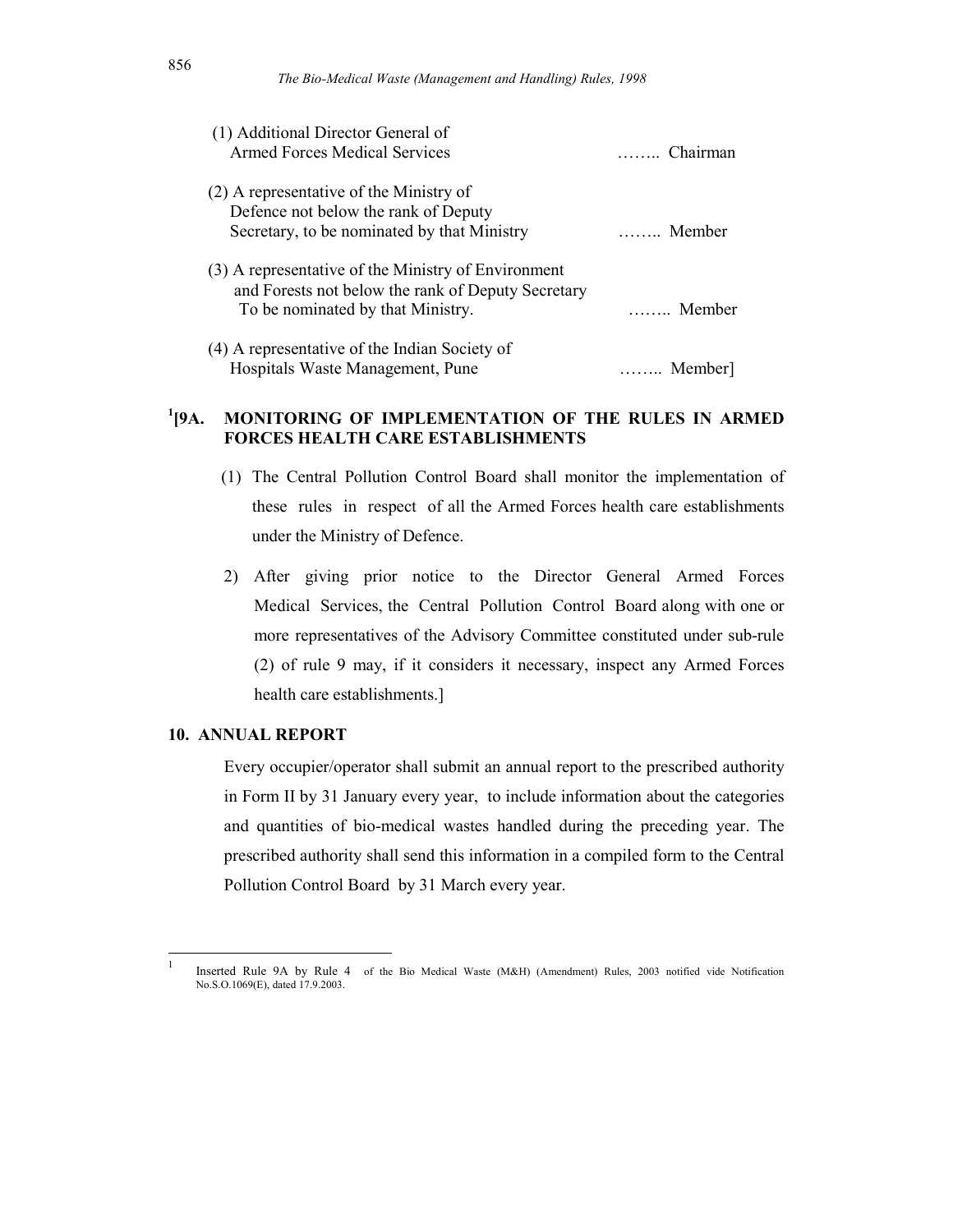#### 11. MAINTENANCE OF RECORDS

- (1) Every authorised person shall maintain records related to the generation, collection, reception, storage, transportation, treatment, disposal and/or any form of handling of bio-medical waste in accordance with these rules and any guidelines issued.
- (2) All records shall be subject to inspection and verification by the prescribed authority at any time.

### 12. ACCIDENT REPORTING

When any accident occurs at any institution or facility or any other site where bio-medical waste is handled or during transportation of such waste, the authorised person shall report the accident in Form III to the prescribed authority forthwith.

## 13. APPEAL

 $\binom{1}{1}$  <sup>2</sup>[Save as otherwise provided in sub-rule (2), any person] aggrieved by an order made by the prescribed authority under these rules may, within thirty days from the date on which the order is communicated to him, prefer an appeal  $3$ [in form V] to such authority as the Government of State/Union Territory may think fit to constitute:

Provided that the authority may entertain the appeal after the expiry of the said period of thirty days if it is satisfied that the appellant was prevented by sufficient cause from filing the appeal in time.

 $\frac{4}{2}$ [(2) Any person aggrieved by an order of the Director General, Armed Forces Medical Services under these rules may, within thirty days from the date

<sup>1</sup> Re-numbered as sub-rule (1) by Rule 5 (a) of the Bio Medical Wastes (M&H) (Amendment) Rules, 2003 notified vide Notification No.S.O. 1069(E), dated 17.9.2003.  $\mathfrak{D}$ 

Substituted by Rule 5(a), ibid.

<sup>3</sup> Inserted by Rule 7 of the Bio-Medical Waste (M & H) (Second Amendment) Rules, 2000 vide notification S.O.545 (E), dated 2.6.2000.

<sup>4</sup> Inserted sub-rule (2) by Rule 5(b) of the Bio Medical Waste (M&H) (Amendment) Rules, 2003 notified vide Notification No.S.O.1069(E), dated 17.9.2003.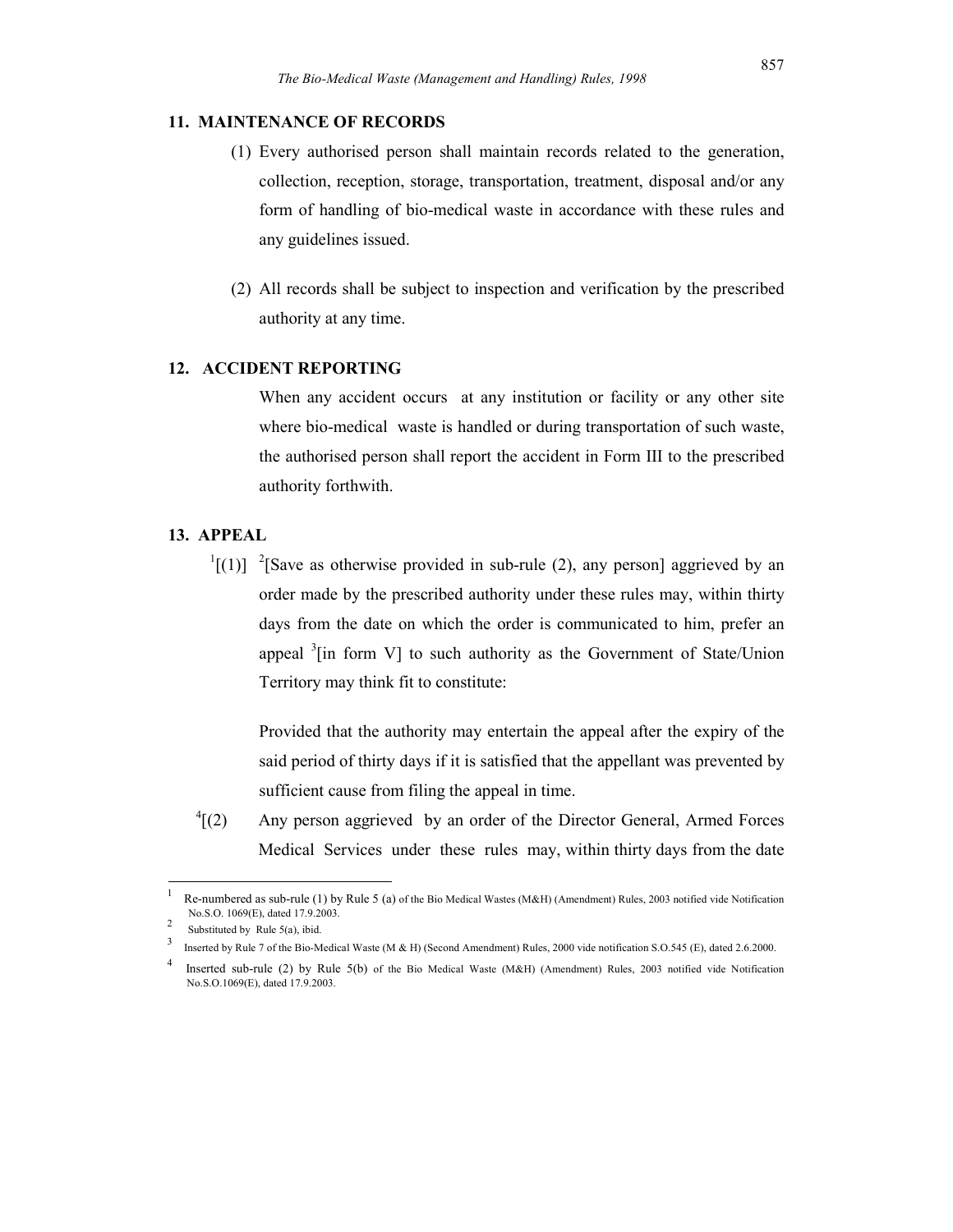on which the order is communicated to him prefer an appeal to the Central Government in the Ministry of Environment and Forests.]

## <sup>1</sup>[14. COMMON DISPOSAL / INCINERATION SITES

Without prejudice to rule 5 of these rules, the Municipal Corporations, Municipal Boards or Urban Local Bodies, as the case may be, shall be responsible for providing suitable common disposal/incineration sites for the biomedical wastes generated in the area under their jurisdiction and in areas outside the jurisdiction of any municipal body, it shall be the responsibility of the occupier generating bio-medical waste/operator of a bio-medical waste treatment facility to arrange for suitable sites individually or in association, so as to comply with the provisions of these rules].

<sup>1</sup> Inserted by Rule 8 of the Bio-Medical Waste (M&H) (Second Amendment ) Rules, 2000 notified vide S.O.545(E), dated 2.6.2000.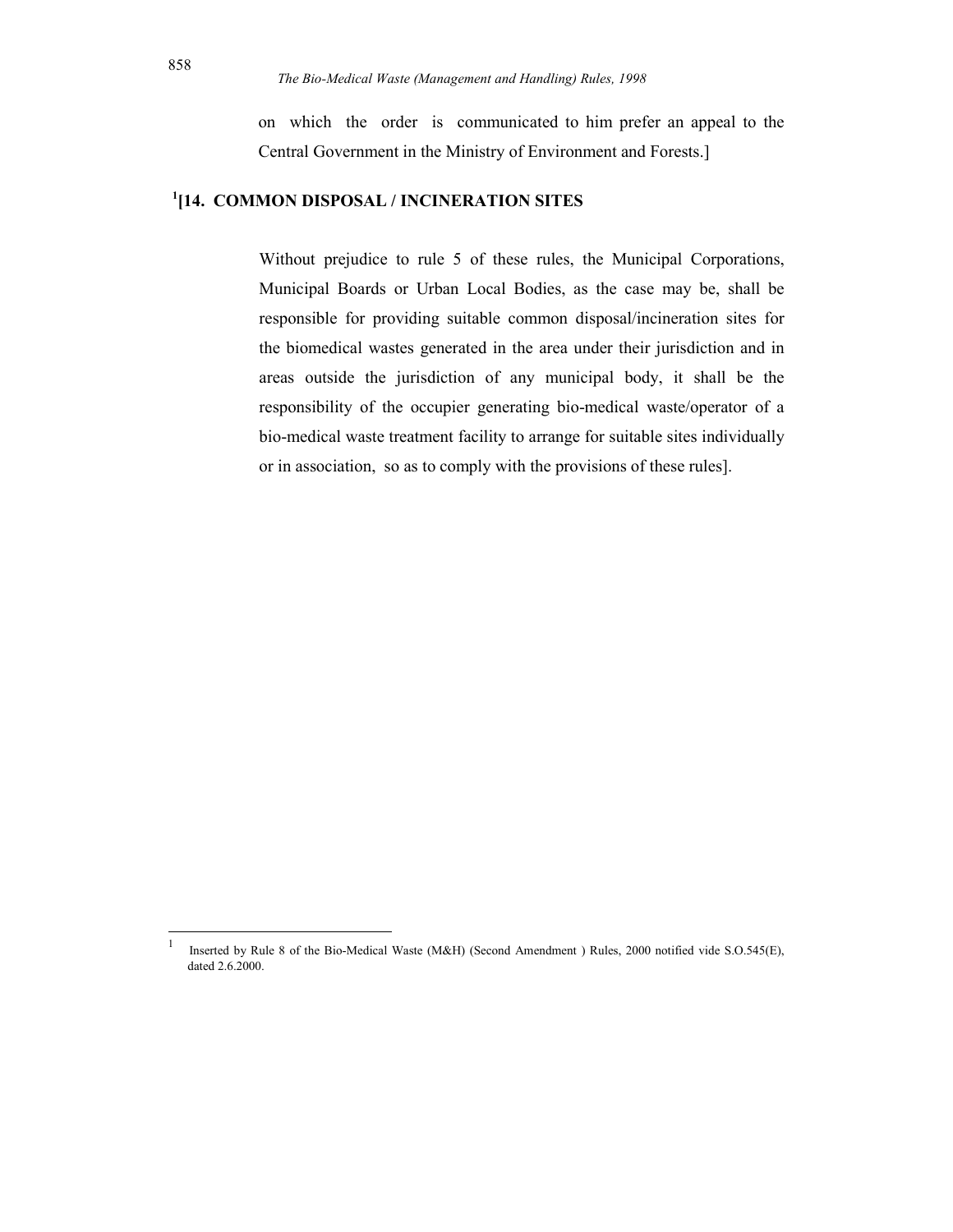#### SCHEDULE I

### (See Rule 5)

#### CATEGORIES OF BIO-MEDICAL WASTE

| <sup>1</sup> [Waste      | <b>Waste Category</b> <sup>2</sup> [Type]                                                                                                                                                                                                                                                                                                                                                                                                   | <b>Treatment</b><br>and<br><b>Disposal</b>                                                     |
|--------------------------|---------------------------------------------------------------------------------------------------------------------------------------------------------------------------------------------------------------------------------------------------------------------------------------------------------------------------------------------------------------------------------------------------------------------------------------------|------------------------------------------------------------------------------------------------|
| Category                 |                                                                                                                                                                                                                                                                                                                                                                                                                                             | $3$ [Option +]                                                                                 |
| No.]                     |                                                                                                                                                                                                                                                                                                                                                                                                                                             |                                                                                                |
| Category                 | <b>Human Anatomical Waste</b>                                                                                                                                                                                                                                                                                                                                                                                                               | Incineration <sup>@</sup> /deep burial*                                                        |
| No.1                     | (human tissues, organs, body parts)                                                                                                                                                                                                                                                                                                                                                                                                         |                                                                                                |
| Category                 | <b>Animal Waste</b>                                                                                                                                                                                                                                                                                                                                                                                                                         | Incineration <sup>@</sup> /deep burial*                                                        |
| No.2                     | (animal tissues, organs, body parts<br>carcasses, bleeding parts, fluid, blood<br>and experimental<br>animals used in<br>research, waste generated by veterinary<br>colleges, discharge<br>hospitals,<br>from<br>hospitals, animal houses)                                                                                                                                                                                                  |                                                                                                |
| Category                 | Microbiology & Biotechnology Wastes                                                                                                                                                                                                                                                                                                                                                                                                         | local<br>autoclaving/micro-                                                                    |
| No.3<br>Category<br>No.4 | (Wastes from laboratory cultures, stocks<br>or specimens of micro-organisms live or<br>attenuated vaccines, human and animal<br>culture used in<br>cell<br>research<br>and<br>infectious agents from research and<br>industrial<br>laboratories, wastes<br>from<br>of bio-logicals,<br>production<br>toxins,<br>dishses and devices used for transfer of<br>cultures)<br><b>Waste sharps</b><br>(needles, syringes, scalpels, blades, glass | waving/incineration <sup>@</sup><br>disinfection<br>(chemical)<br>treatment@@/auto<br>claving/ |
|                          | etc. that may cause puncture and cuts.<br>This includes both used and unused<br>sharps)                                                                                                                                                                                                                                                                                                                                                     | microwaving and multilation<br>/shredding ##                                                   |
| Category                 | Discarded Medicines and Cytotoxic                                                                                                                                                                                                                                                                                                                                                                                                           | incineration <sup><math>@/</math></sup> destruction<br>and                                     |
| No.5                     | drugs<br>(wastes)<br>comprising<br>of<br>outdated,<br>contaminated and discarded medicines)                                                                                                                                                                                                                                                                                                                                                 | drugs disposal in<br>secured<br>landfills                                                      |
| Category                 | <sup>4</sup> [Soiled] Waste                                                                                                                                                                                                                                                                                                                                                                                                                 | incineration $\omega$                                                                          |
| No.6                     | (Items contaminated with blood, and<br>body fluids including cotton, dressings,<br>soiled plaster casts, lines beddings, other<br>material contaminated with blood)                                                                                                                                                                                                                                                                         | autoclaving/microwaving                                                                        |

 $\frac{1}{1}$  Substituted by Rule 9 (i) of the Bio-Medical Waste (M & H) (Second Amendment) Rules, 2000 notified vide S.O.545(E), dated 2.6.2000.

2 Added by Rule 9(ii), ibid.

3 Substituted by Rule 9 (iii), ibid.

4 Substituted by rule 9(iv), ibid.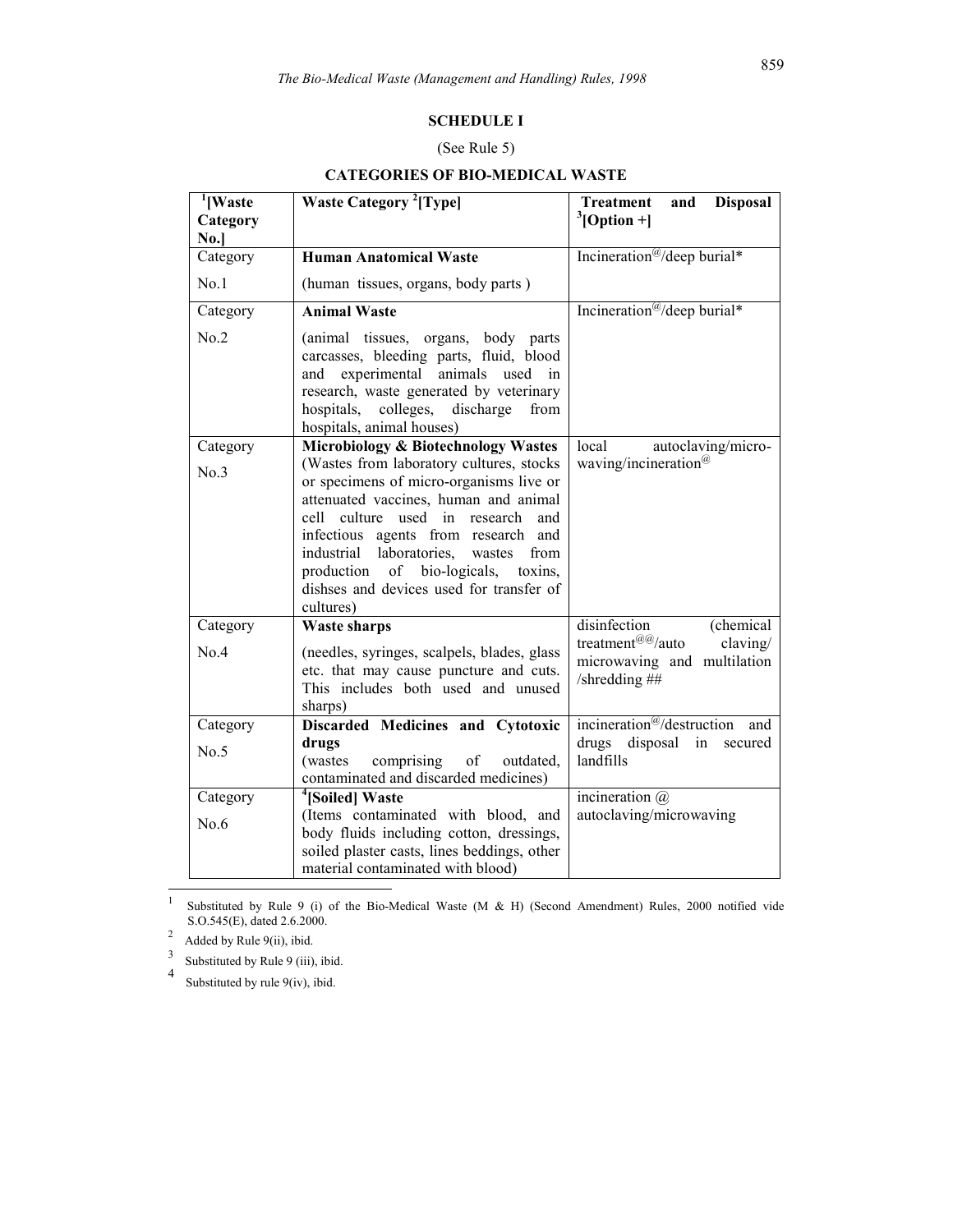| Category | <b>Solid Waste</b>                                  | chemical<br>disinfection<br>by         |
|----------|-----------------------------------------------------|----------------------------------------|
| No.7     | (wastes generated from disposable items)            | autoclaving/<br>treatment( $a$ ) $(a)$ |
|          | other than the waste $\frac{1}{2}$ [sharps] such as | microwaving<br>and                     |
|          | tubing's, catheters, intravenous sets etc.)         | mutilation/shredding##                 |
|          |                                                     |                                        |
| Category | <b>Liquid Waste</b>                                 | disinfection<br>chemical<br>by         |
| No.8     | (waste generated from laboratory and                | treatment $(a/a)$ and discharge        |
|          | washing, cleaning, house-keeping and                | into drains.                           |
|          | disinfecting activities)                            |                                        |
| Category | <b>Incineration Ash</b>                             | disposal in municipal landfill         |
| No.9     | (ash from incineration of any bio-                  |                                        |
|          | medical waste)                                      |                                        |
| Category | <b>Chemical Waste</b>                               | Chemical treatment $(a/a)$<br>and      |
| No.10    | of<br>(Chemicals used in production                 | discharge into drains<br>for           |
|          | biologicals, chemicals used<br>in                   | liquids and secured landfill for       |
|          | disinfection, as insecticides etc.)                 | solids                                 |

- $(a)$  Chemicals treatment using at least 1% hypochlorite solution or any other equivalent chemical reagent. It must be ensured that chemical treatment ensures disinfection.
- ## Mutilation/shredding must be such so as to prevent unauthorized reuse.
- @ There will be no chemical pretreatment before incineration. Chlorinated plastics shall not be incinerated.
- \* Deep burial shall be an option available only in towns with population less than five lakhs and in rural areas.
- $^{2}$ [+ Options given above are based on available technologies. Occupier/operator wishing to use other State-of-the-art technologies shall approach the Central Pollution Control Board to get the standards laid down to enable the prescribed authority to consider grant of authorisation].

<sup>1</sup> Substituted by Rule 9 (v) of the Bio-Medical Waste (M & H) (Second Amendment) Rules, 2000 notified vide S.O.545(E), dated 2.6.2000.

<sup>2</sup> Substituted by Rule 9 (iii) of the Bio-Medical Waste (M& H ) (Second Amendment ) Rules, 2000 notified vide S.O.545 (E), dated 2.6.2000.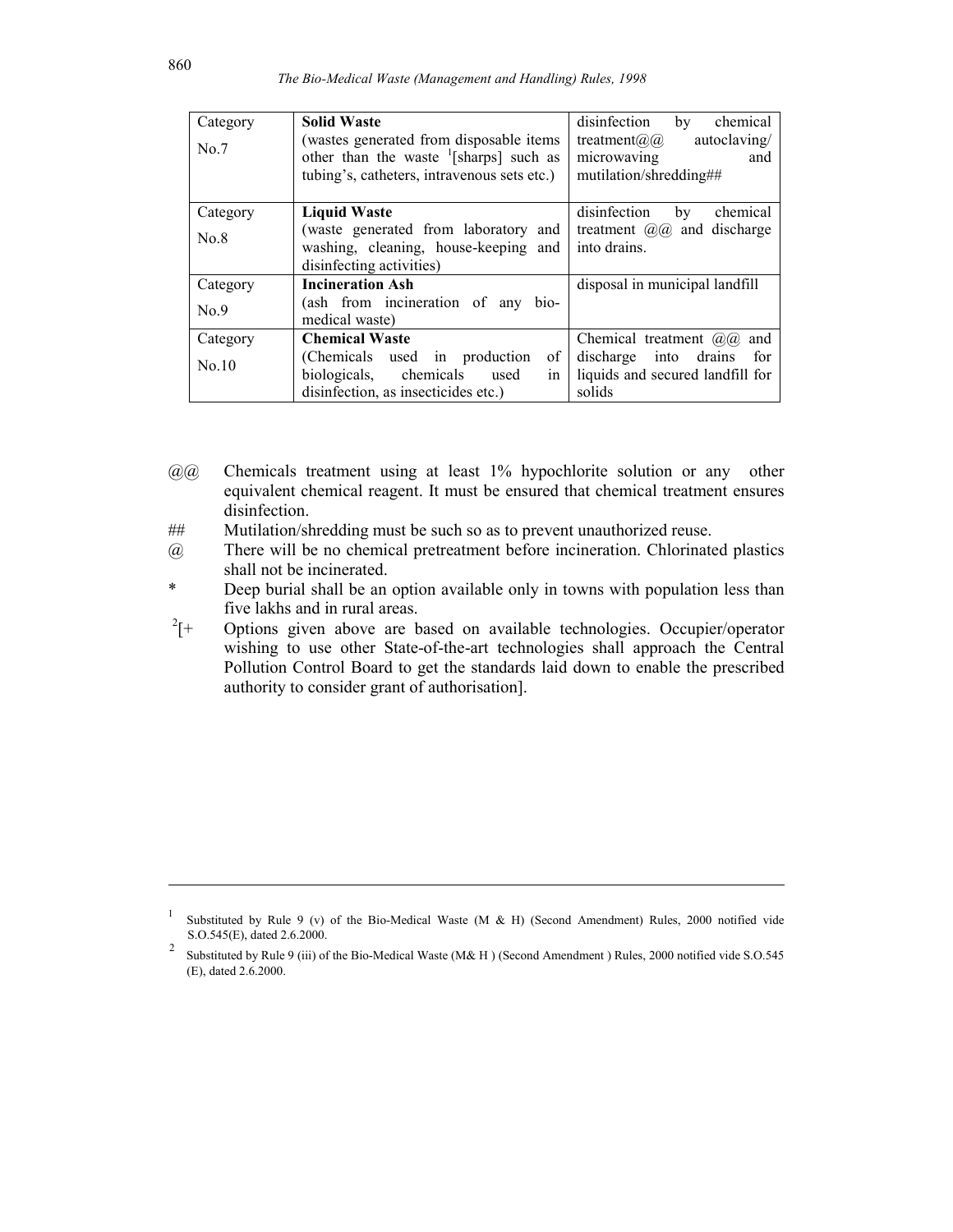## SCHEDULE II

## (see Rule 6)

## COLOUR CODING AND TYPE OF CONTAINER FOR DISPOSAL OF BIO-MEDICAL WASTES

| Color        | <b>Type of</b>     | Waste          | <b>Treatment options as per</b> |
|--------------|--------------------|----------------|---------------------------------|
| Coding       | Container          | Category       | <b>Schedule I</b>               |
| Yellow       | Plastic bag        | Cat.1, Cat. 2, | Incineration/deep burial        |
|              |                    | Cat.3, Cat. 6  |                                 |
| Red          | Disinfected        | Cat. 3, Cat.6, | Autoclaving/Microwaving/        |
|              | container/plastic  | Cat.7          | <b>Chemical Treatment</b>       |
|              | bag                |                |                                 |
| Blue/White   | Plastic<br>bag     | Cat.4, Cat.7   | Autoclaving/<br>Microwaving/    |
| translucent  | proof<br>/puncture |                | Chemical<br>Treatment<br>and    |
|              | container          |                | destruction/shredding           |
| <b>Black</b> | Plastic bag        | Cat.5<br>and   | Disposal in secured landfill    |
|              |                    | Cat.9<br>and   |                                 |
|              |                    | Cat.10 (Solid) |                                 |

Notes :

- 1. Colour coding of waste categories with multiple treatment options as defined in Schedule I, shall be selected depending on treatment option chosen, which shall be as specified in Schedule I.
- 2. Waste collection bags for waste types needing incineration shall not be made of chlorinated plastics.
- 3. Categories 8 and 10 (liquid) do not require containers/bags.
- 4. Category 3 if disinfected locally need not be put in containers/bags.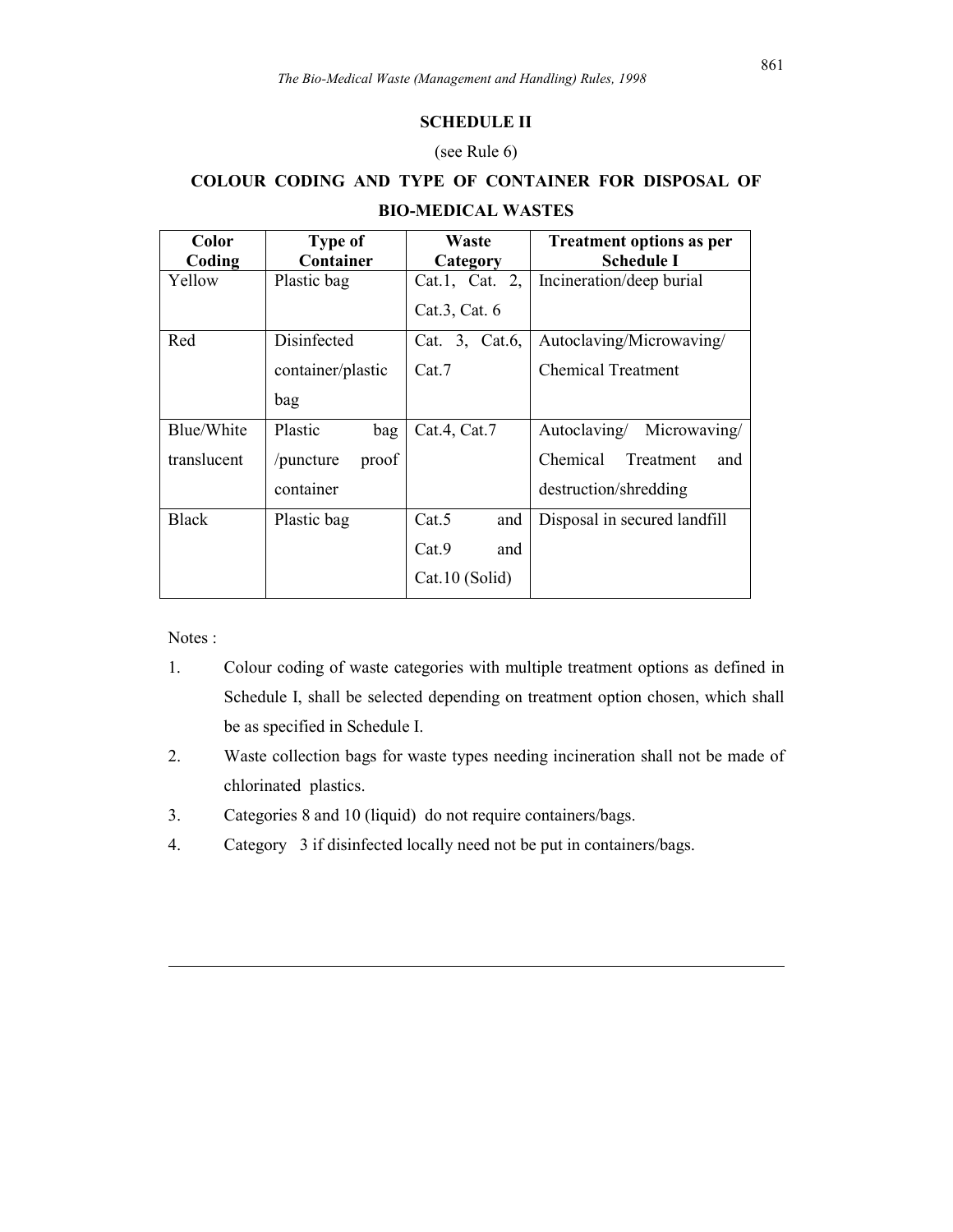## SCHEDULE III

(see Rule 6)

## LABEL FOR BIO-MEDICAL WASTE CONTAINERS/BAGS

BIOHAZARD SYMBOL CYTOTOXIC HAZARD SYMBOL





BIOHAZARD CYTOTOXIC

HANDLE WITH CARE

Note : Label shall be non-washable and prominently visible.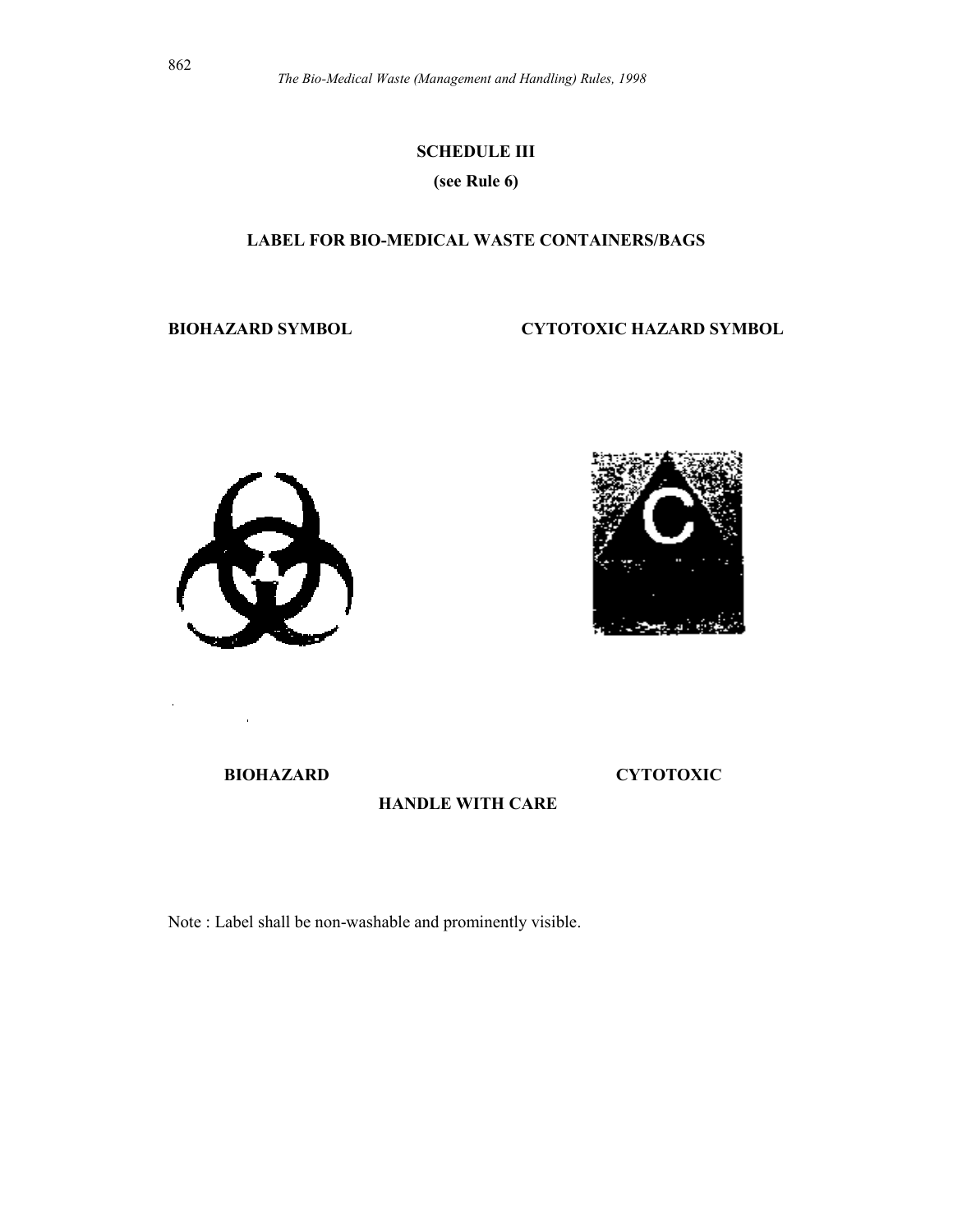#### SCHEDULE IV

(see Rule 6)

#### LABEL FOR TRANSPORT OF BIO-MEDICAL WASTE CONTAINERS/BAGS

Waste category No……………… Waste Class Waste description

Sender's Name & Address Receiver's Name & Address

| In case of emergency please contact : |  |
|---------------------------------------|--|
|                                       |  |
|                                       |  |
|                                       |  |
|                                       |  |

Name & Address

Phone No.

Note : Label shall be non-washable and prominently visible.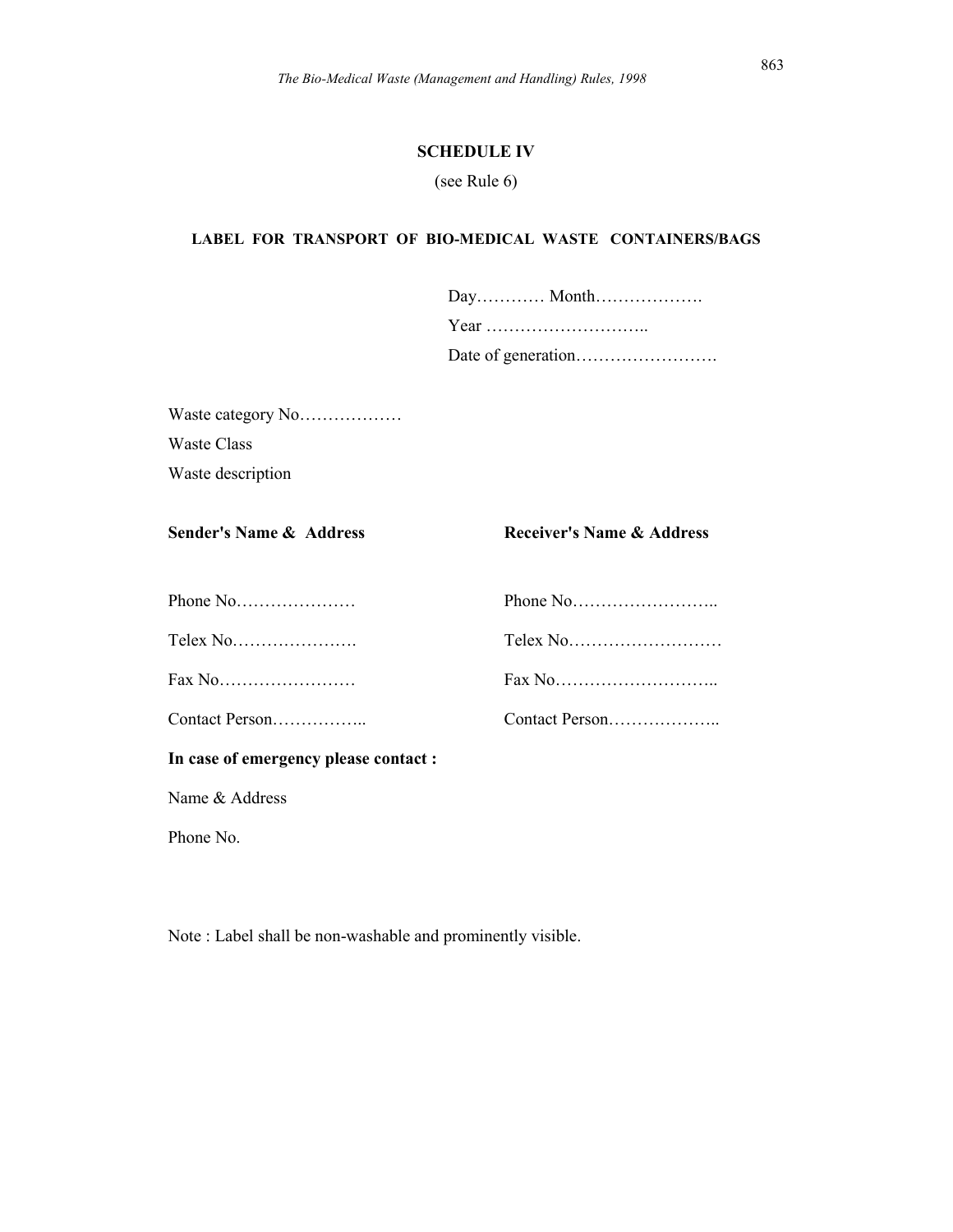#### SCHEDULE V

#### (see Rule 5 and Schedule I)

## STANDARDS FOR TREATMENT AND DISPOSAL OF BIO-MEDICAL WASTES

#### STANDARDS FOR INCINERATORS :

All incinerators shall meet the following operating and emission standards :

## A. Operating Standards

- 1. Combustion efficiency (CE) shall be at least 99.00%.
- 2. The Combustion efficiency is computed as follows :

 $\%CO$ 

C.E. = 
$$
x 100
$$
  
% CO<sub>2</sub>+ % CO

- 3. The temperature of the primary chamber shall be  $800 \pm 50c^{\circ}$ .
- 4. The secondary chamber gas residence time shall be at least 1 (one) second at  $1050 \pm 50c^{\circ}$ , with minimum 3% Oxygen in the stack gas.

## B. Emission Standards

| Parameters             | Concentration mg/Nm <sup>3</sup> at $(12\% \text{ CO}_2 \text{ correction})$ |
|------------------------|------------------------------------------------------------------------------|
| (1) Particulate matter | 150                                                                          |
| (2) Nitrogen Oxides    | 450                                                                          |
| $(3)$ HCl              | 50                                                                           |
|                        |                                                                              |

- (4) Minimum stack height shall be 30 metres above ground.
- (5) Volatile organic compounds in ash shall not be more than 0.01%.

#### Note :

 $\triangleright$  Suitably designed pollution control devices should be installed/retrofitted with the incinerator to achieve the above emission limits, if necessary.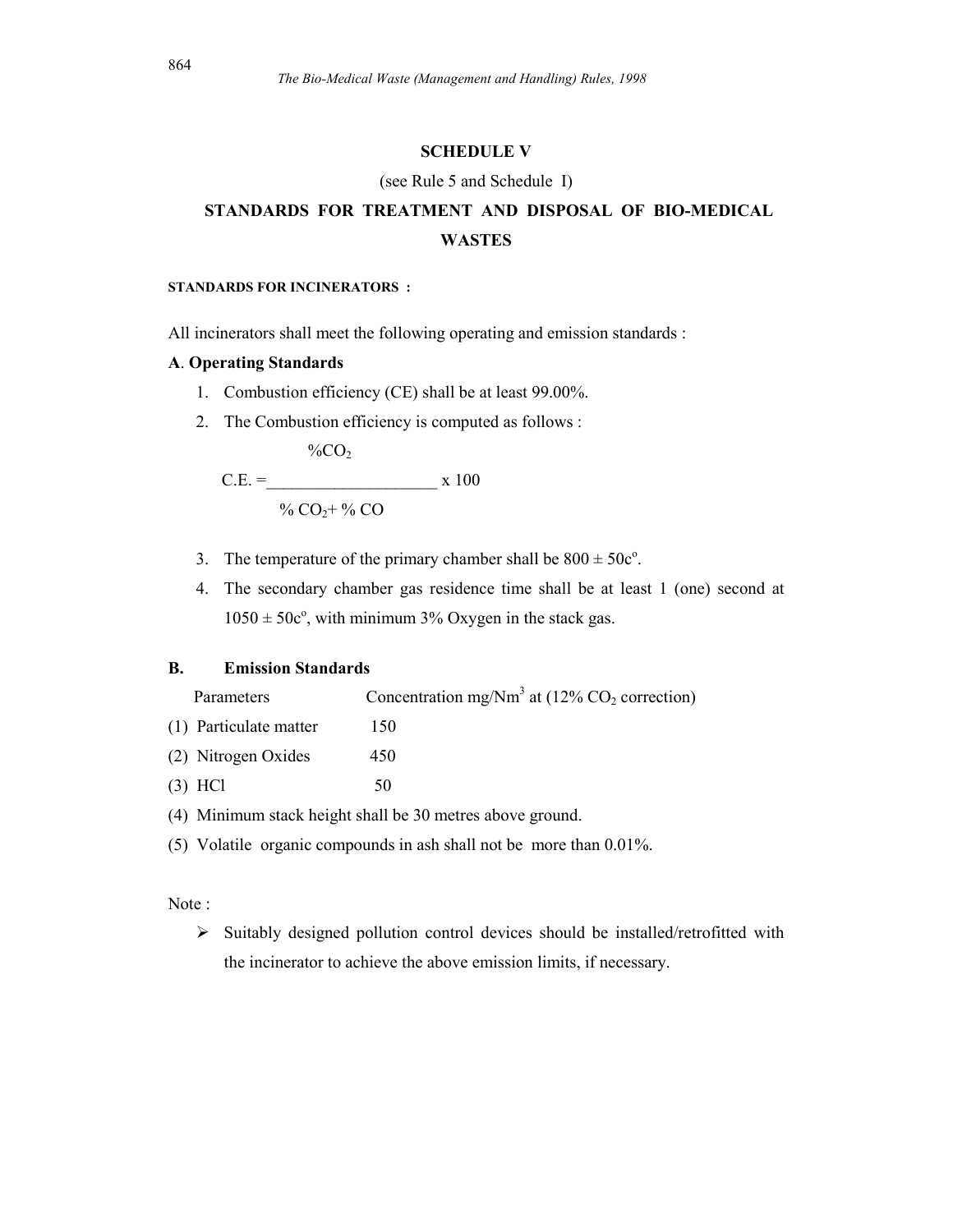- $\triangleright$  Wastes to be incinerated shall not be chemically treated with any chlorinated disinfectants.
- $\triangleright$  Chlorinated plastics shall not be incinerated.
- $\triangleright$  Toxic metals in incineration ash shall be limited within the regulatory quantities as defined under the Hazardous Waste (Management and Handling ) Rules, 1989.
- $\triangleright$  Only low sulphur fuel like L.D.O./L.S.H.S./Diesel shall be used as fuel in the incinerator.

## STANDARDS FOR WASTE AUTOCLAVING :

The autoclave should be dedicated for the purposes of disinfecting and treating biomedical waste,

- (I) When operating a gravity flow autoclave, medical waste shall be subjected to :
	- (i) a temperature of not less than  $121^{\circ}$ C and pressure of 15 pounds per square inch (psi) for an autoclave residence time of not less than 60 minutes; or
	- (ii) a temperature of not less than  $135^{\circ}$ C and a pressure of 31 psi for an autoclave residence time of not less than 45 minutes; or
	- (iii) a temperature of not less than  $149^{\circ}$ C and a pressure of 52 psi for an autoclave residence time of not less than 30 minutes.
- (II) When operating a vacuum autoclave, medical waste shall be subjected to a minimum of one pre-vacuum pulse to purge the autoclave of all air. The waste shall be subjected to the following :
	- (i) a temperature of not less than  $121^{\circ}$ C and pressure of 15 psi per an autoclave residence time of not less than 45 minutes ; or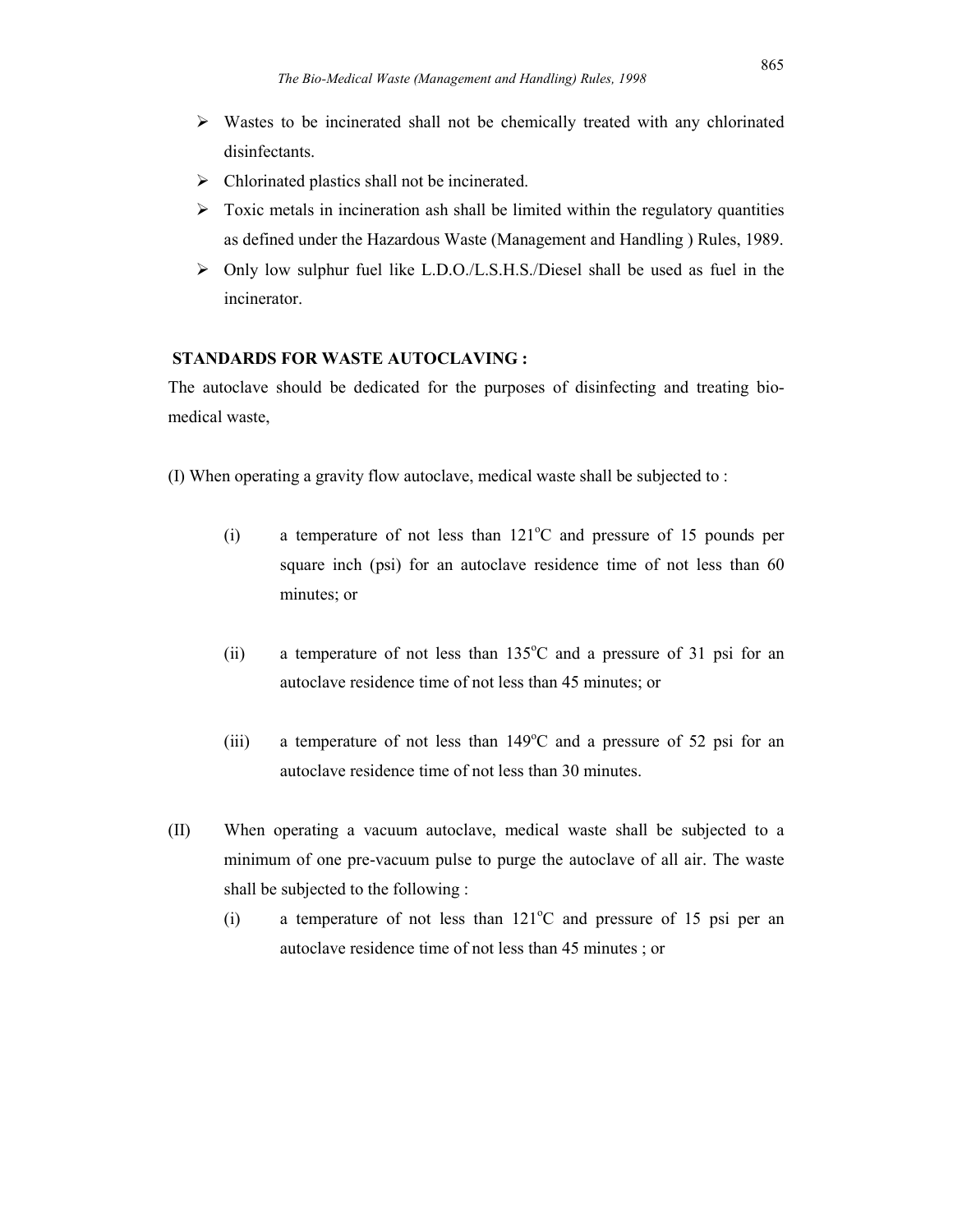- (ii) a temperature of not less than  $135^{\circ}$ C and a pressure of 31 psi for an autoclave residence time of not less than 30 minutes;
- (III) Medical waste shall not be considered properly treated unless the time, temperature and pressure indicators indicate that the required time, temperature and pressure were reached during the autoclave process. If for any reasons, time temperature or pressure indicator indicates that the required temperature, pressure or residence time was not reached , the entire load of medical waste must be autoclaved again until the proper temperature, pressure and residence time were achieved.

#### (IV) Recording of operational parameters

Each autoclave shall have graphic or computer recording devices which will automatically and continuously monitor and record dates, time of day, load identification number and operating parameters throughout the entire length of the autoclave cycle.

#### (V) Validation test

#### Spore testing :

The autoclave should completely and consistently kill approved biological indicator at the maximum design capacity of each autoclave unit. Biological indicator for autoclave shall be Bacillus stearothermophilus spores using vials or spore strips, with at least  $1x10^4$  spores per millilitre. Under no circumstances will an autoclave have minimum operating parameters less than a residence time of 30 minutes, regardless of temperature and pressure, a temperature less than  $121^{\circ}$ C or a pressure less than 15 psi.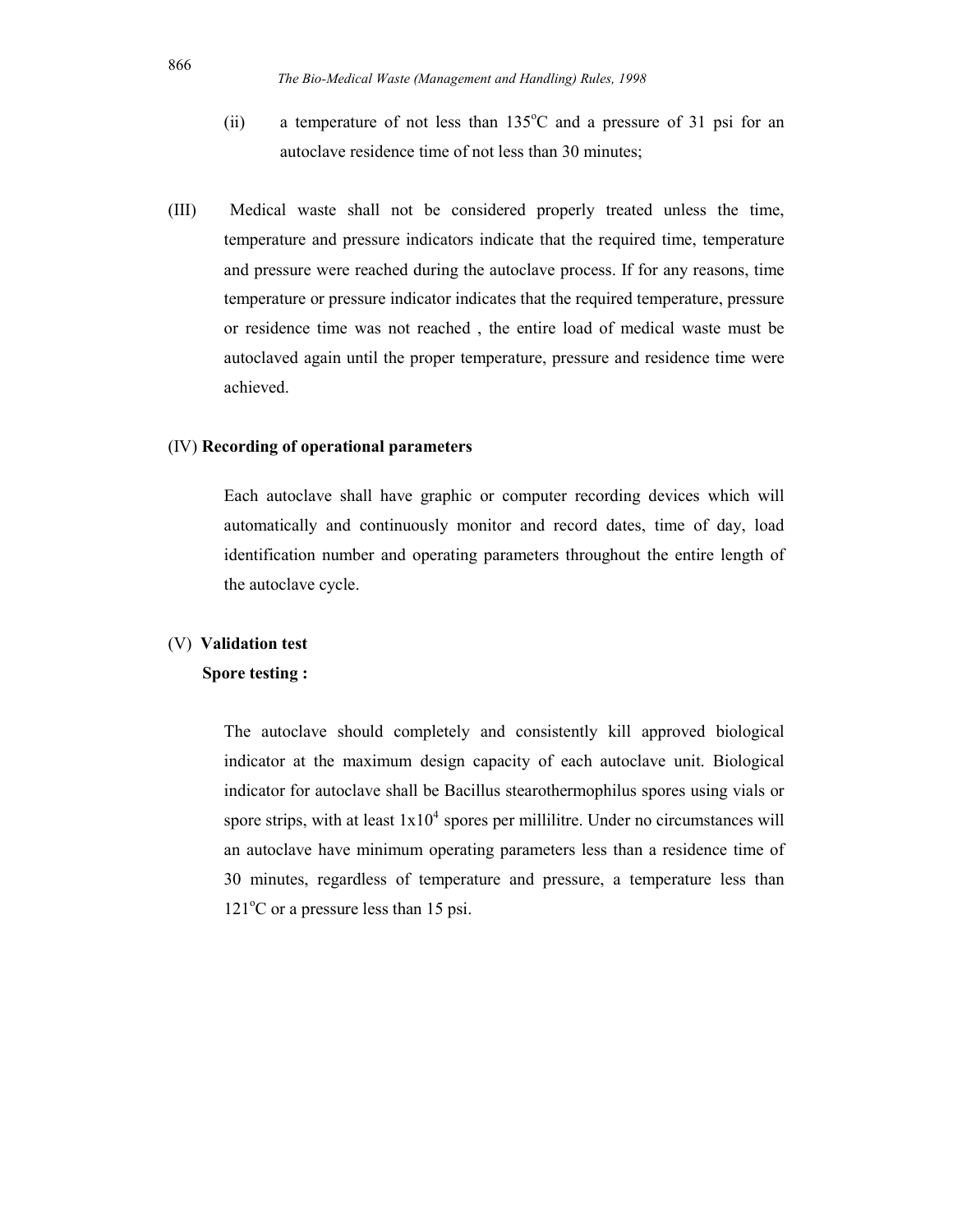#### (VI) Routine Test

 A chemical indicator strip/tape that changes colour when a certain temperature is reached can be used to verify that a specific temperature has been achieved. It may be necessary to use more than one strip one strip over the waste package at different location to ensure that the inner content of the package has been adequately autoclaved.

#### STANDARDS FOR LIQUID WASTE :

The effluent generated from the hospital should conform to the following limits :

| <b>PARAMETERS</b> | <b>PERMISSIBLE LIMITS</b>                   |
|-------------------|---------------------------------------------|
| pH                | $6.5 - 9.0$                                 |
| Suspended solids  | $100$ mg/1                                  |
| Oil and grease    | $10 \text{ mg}/1$                           |
| <b>BOD</b>        | $30 \text{ mg}/1$                           |
| <b>COD</b>        | $250 \text{ mg}/1$                          |
| Bio-assay test    | 90% survival of fish after 96 hours in 100% |
|                   | effluent                                    |

These limits are applicable to those hospitals which are either connected with sewers without terminal sewage treatment plant or not connected to public sewers. For discharge into public sewers with terminal facilities, the general standards as notified under the Environment (Protection) Act, 1986 shall be applicable.

#### STANDARDS OF MICROWAVING :

- 1. Microwave treatment shall not be used for cytotoxic, hazardous or radioactive wastes, contaminated animal carcasses, body parts and large metal items.
- 2. The microwave system shall comply with the efficacy test/routine tests and a performance guarantee may be provided by the supplier before operation of the unit.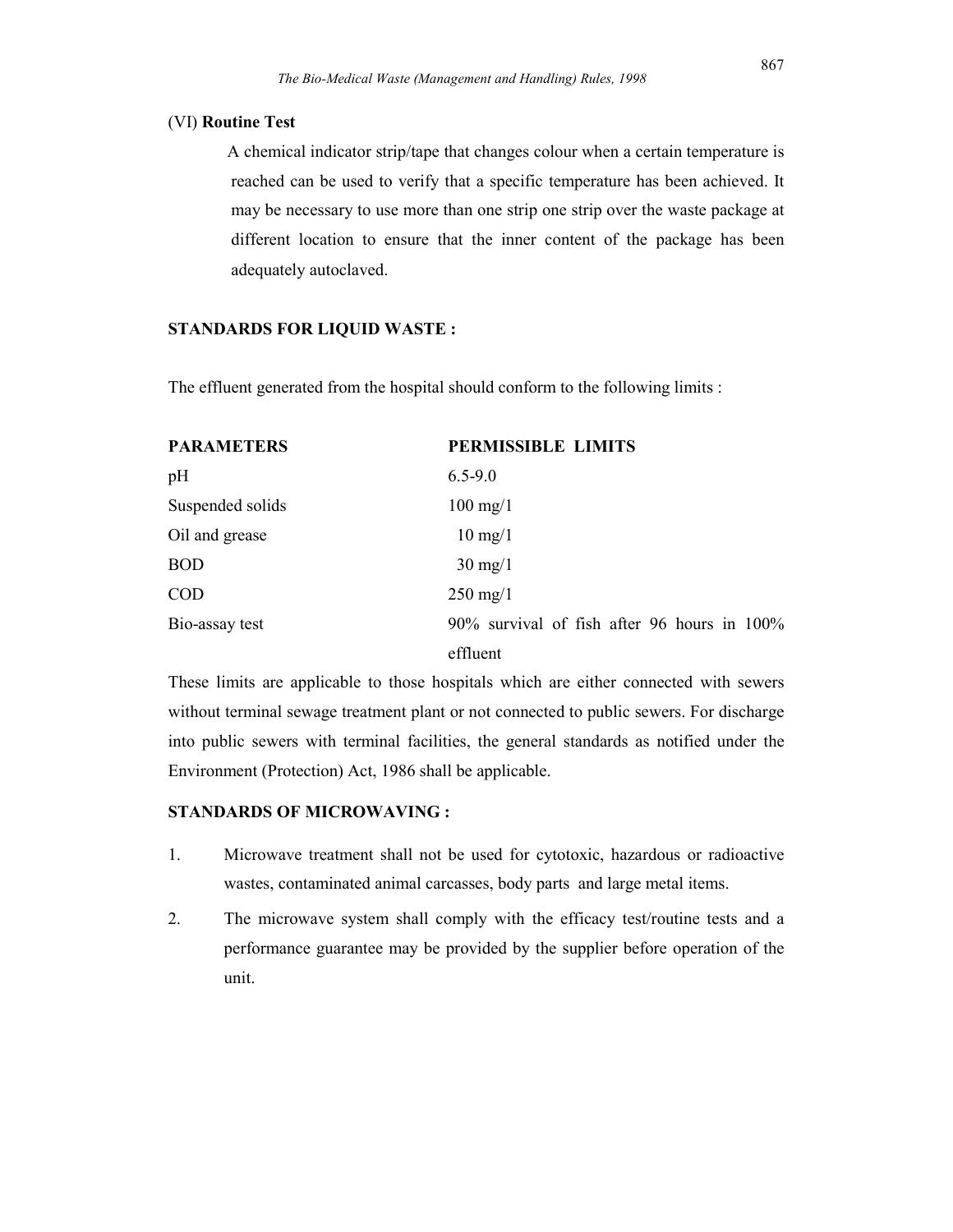3. The microwave should completely and consistently kill the bacteria and other pathogenic organisms that is ensured by approved bio-logical indicator at the maximum design capacity of each microwave unit. Biological indicators for microwave shall be Bacillus Subtilis spores using vials or spore strips with at least  $1x10^4$  spores per milliliter.

## STANDARDS FOR DEEP BURIAL

- 1. A pit or trench should be dug about 2 metres deep. It should be half filled with waste, then covered with lime within 50 cm of the surface, before filling the rest of the pit with soil.
- 2. It must be ensured that animals do not have any access to burial sites. Covers of galvanized iron/wire meshes may be used.
- 3. On each occasion, when wastes are added to the pit, a layer of 10 cm of soil shall be added to cover the wastes.
- 4. Burial must be performed under close and dedicated supervision.
- 5. The deep burial site should be relatively impermeable and no shallow well should be close to the site.
- 6. The pits should be distant from habitation, and sited so as to ensure that no contamination occurs of any surface water or groundwater. The area should not be prone to flooding or erosion.
- 7. The location of the deep burial site will be authorized by the prescribed authority.
- 8. The institution shall maintain a record of all pits for deep burial.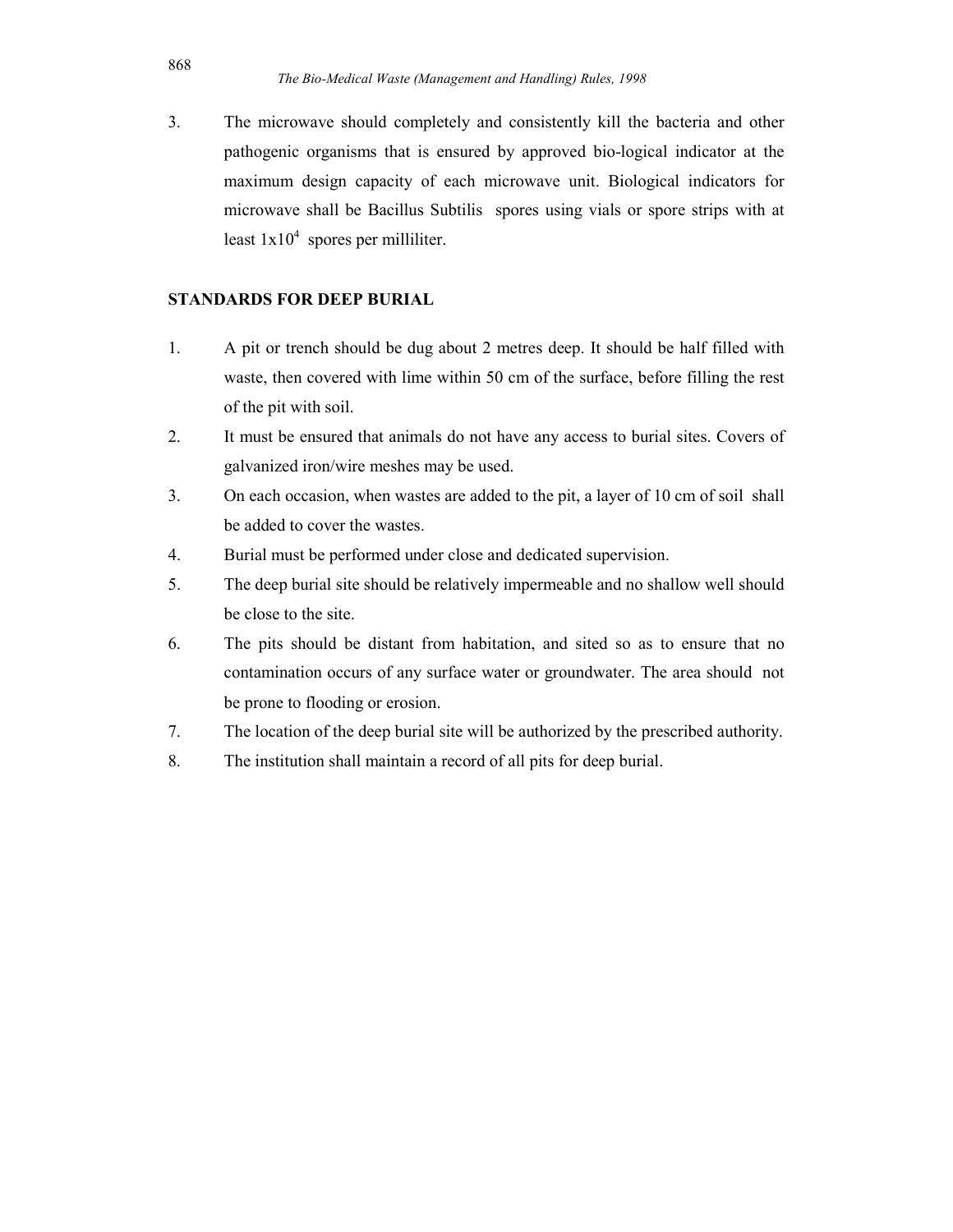## <sup>1</sup>[SCHEDULE VI]

(see rule 5)

## SCHEDULE FOR WASTE MANAGEMENT FACILITIES LIKE INCINERATOR/AUTOCLAVE / MICROWAVE SYSTEM

| A. Hospitals and nursing homes in<br>towns with population of 30 lakhs<br>and above | By $30th$ June, 2000 or earlier     |
|-------------------------------------------------------------------------------------|-------------------------------------|
| B. Hospitals and nursing homes<br>in                                                |                                     |
| towns with population of below<br>30<br>lakhs -                                     |                                     |
|                                                                                     |                                     |
| (a) with 500 beds and above                                                         | By $30th$ June, 2000 or earlier     |
| (b) with 200 beds and above but<br>less than 500 beds.                              | By $31st$ December, 2000 or earlier |
| (c) With 50 beds and above but<br>less than 200 beds                                | By $31st$ December, 2001 or earlier |
| (d) With less than 50 beds                                                          | By $31st$ December, 2002 or earlier |
| C. All other institutions generating bio-                                           | By $31st$ December, 2002 or earlier |
| medical waste not included in A and B                                               |                                     |
| above.                                                                              |                                     |

 $\frac{1}{1}$  Substituted 'Schedule VI' by Rule 2 of the Bio-Medical Waste (M&H) (Amendment) Rules, 2000 notified vide notification S.O.201(E), dated 6.3.2000 and came into force w.e.f. 6.3.2000.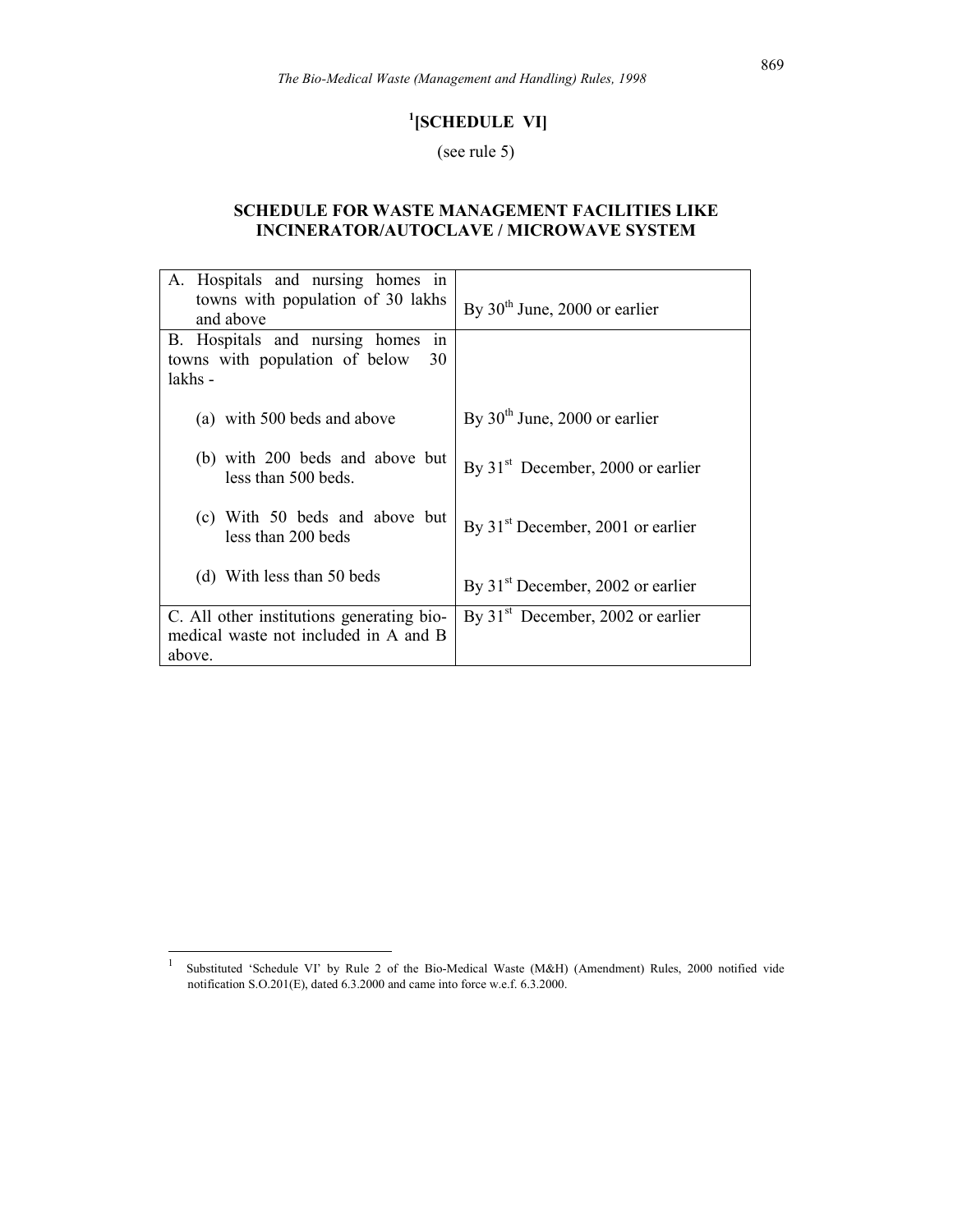#### FORM I

#### (See rule 8 )

#### <sup>1</sup>[APPLICATION FOR AUTHORISATION/RENEWAL OF AUTHORISATION ]

( To be submitted in duplicate)

#### To,

 The Prescribed Authority (Name of the State Govt. /UT Administration) Address.

- 1. Particulars of Applicant
- (i) Name of the Applicant (in block letters & in full)
- (ii) Name of the Institution : Address : Tele No., Fax. No., Telex No.,
- 2. Activity for which authorisation is sought:
	- (i) Generation
	- (ii) Collection
	- (iii) Reception
	- (iv) Storage
	- (v) Transportation
	- (vi) Treatment
	- (vii) Disposal
	- (viii) Any other form of handling
- 3. Please state whether applying for fresh authorisation or for renewal : ( in case of renewal previous authorisation number and date)
- 4. (i) Address of the institution handling bio-medical wastes:
	- (ii) Address of the place of the treatment facility:
	- (iii) Address of the place of disposal of the waste :
- 5. (i) Mode of transportation (in any) of bio-medical waste : (ii) Mode(s) of treatment :
- 6. Brief description of method of treatment and disposal (attach details):

 $\frac{1}{1}$  Substituted by Rule 10 of the Bio-Medical Waste (M &H) (Second Amendment) Rules, 2000 notified vide S.O.545(E), dated 2.6.2000.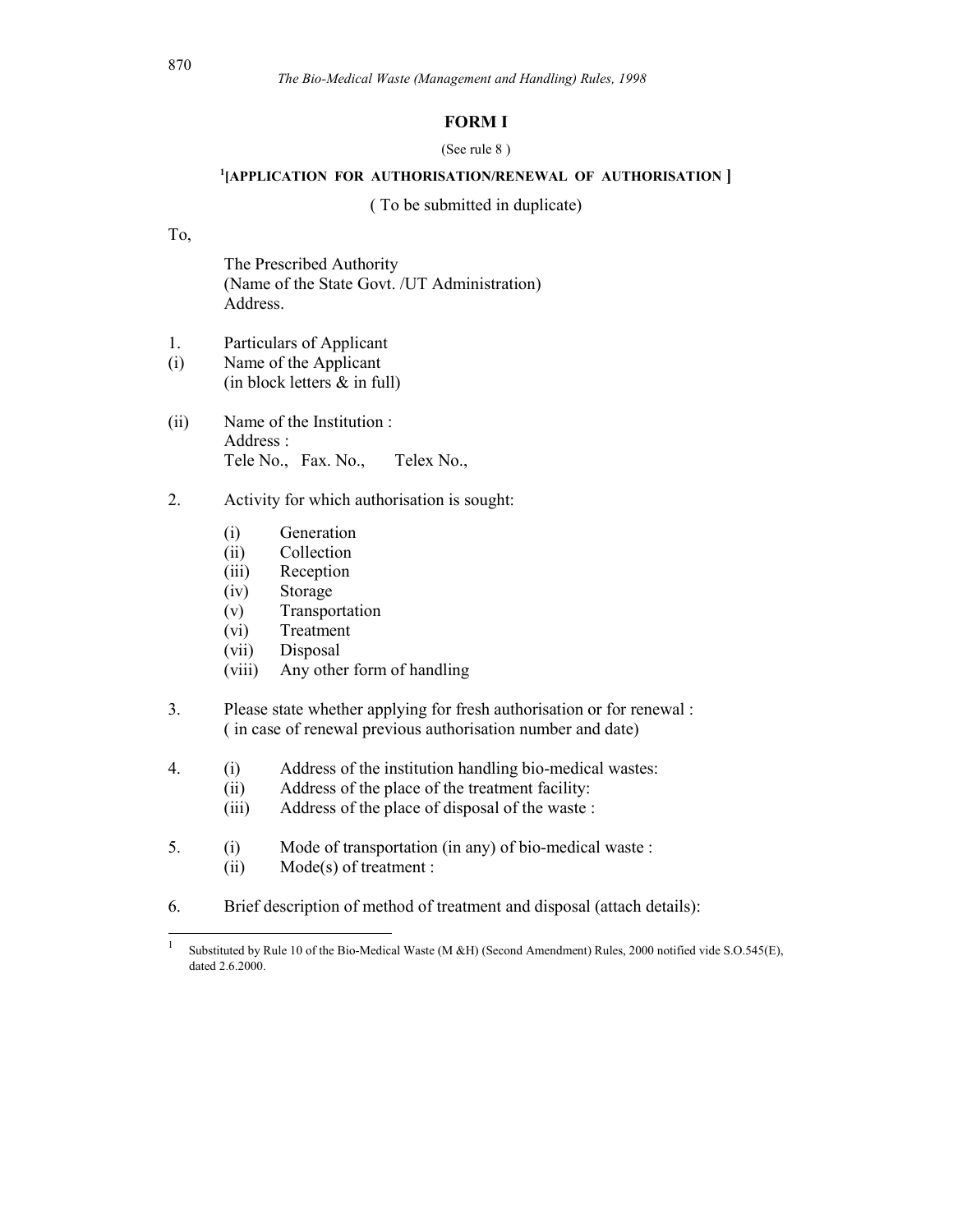7. (i) Category (see Schedule I) of waste to be handled

(ii) Quantity of waste (category-wise) to be handled per month

## 8. Declaration

I do hereby declare that the statements made and information given above are true to the best of my knowledge and belief and that I have not concealed any information.

I do also hereby undertake to provide any further information sought by the prescribed authority in relation to these rules and to fulfill any conditions stipulated by the prescribed authority.

Date : Signature of the applicant

Place : Designation of the applicant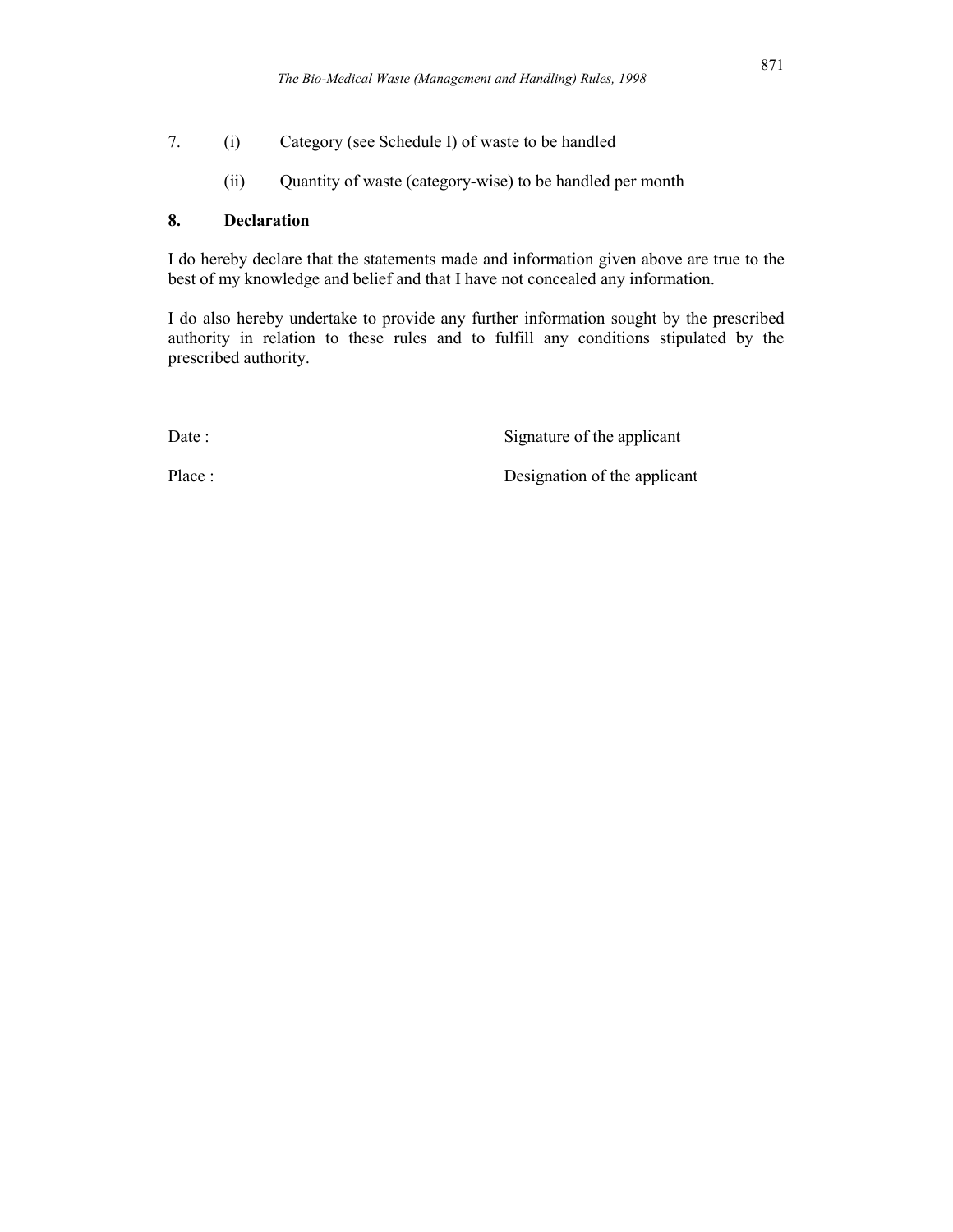## FORM II (see rule 10) ANNUAL REPORT

(To be submitted to the prescribed authority by 31 January every year).

- 1. Particulars of the applicant:
	- (i) Name of the authorised person(occupier/operator):
	- (ii) Name of the institution: Address Tel.No. Telex No. Fax No.
- 2. Categories of waste generated and quantity on a monthly average basis :
- 3. Brief details of the treatment facility :

In case of off-site facility :

- (i) Name of the operator
- (ii) Name and address of the facility : Tel. No., Telex No., Fax No.
- 4. Category-wise quantity of waste treated :
- 5. Mode of treatment with details :
- 6. Any other information :
- 7. Certified that the above report is for the period from …………….….

………………………………………………………………………………...

| Date :  |  |
|---------|--|
| Place : |  |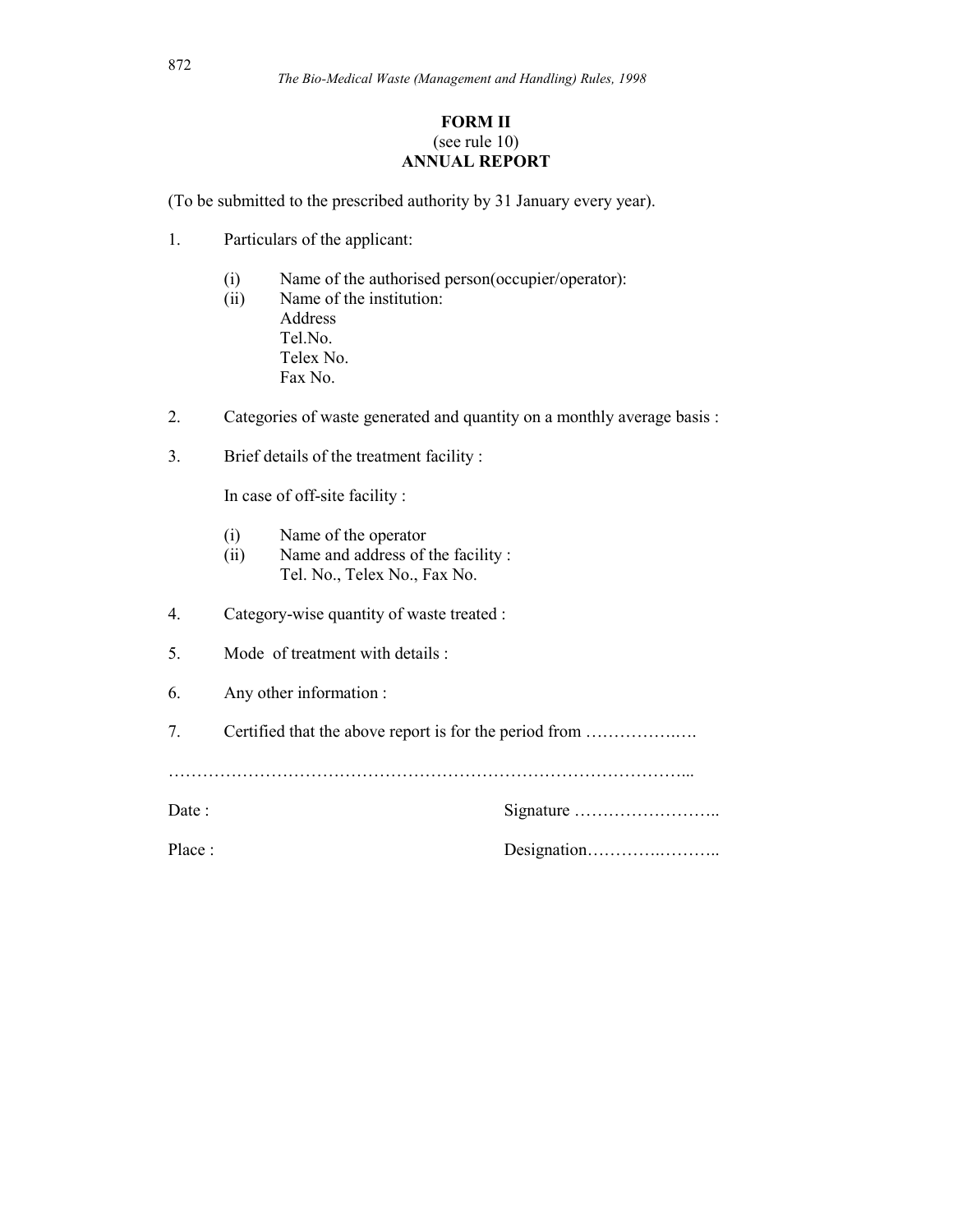## FORM III

(see Rule 12)

## ACCIDENT REPORTING

- 1. Date and time of accident :
- 2. Sequence of events leading to accident :
- 3. The waste involved in accident :
- 4. Assessment of the effects of the accidents on human health and the environment:
- 5. Emergency measures taken :
- 6. Steps taken to alleviate the effects of accidents :
- 7. Steps taken to prevent the recurrence of such an accident :

Date : …………………… Signature …………………….

Place: …………………… Designation …………………..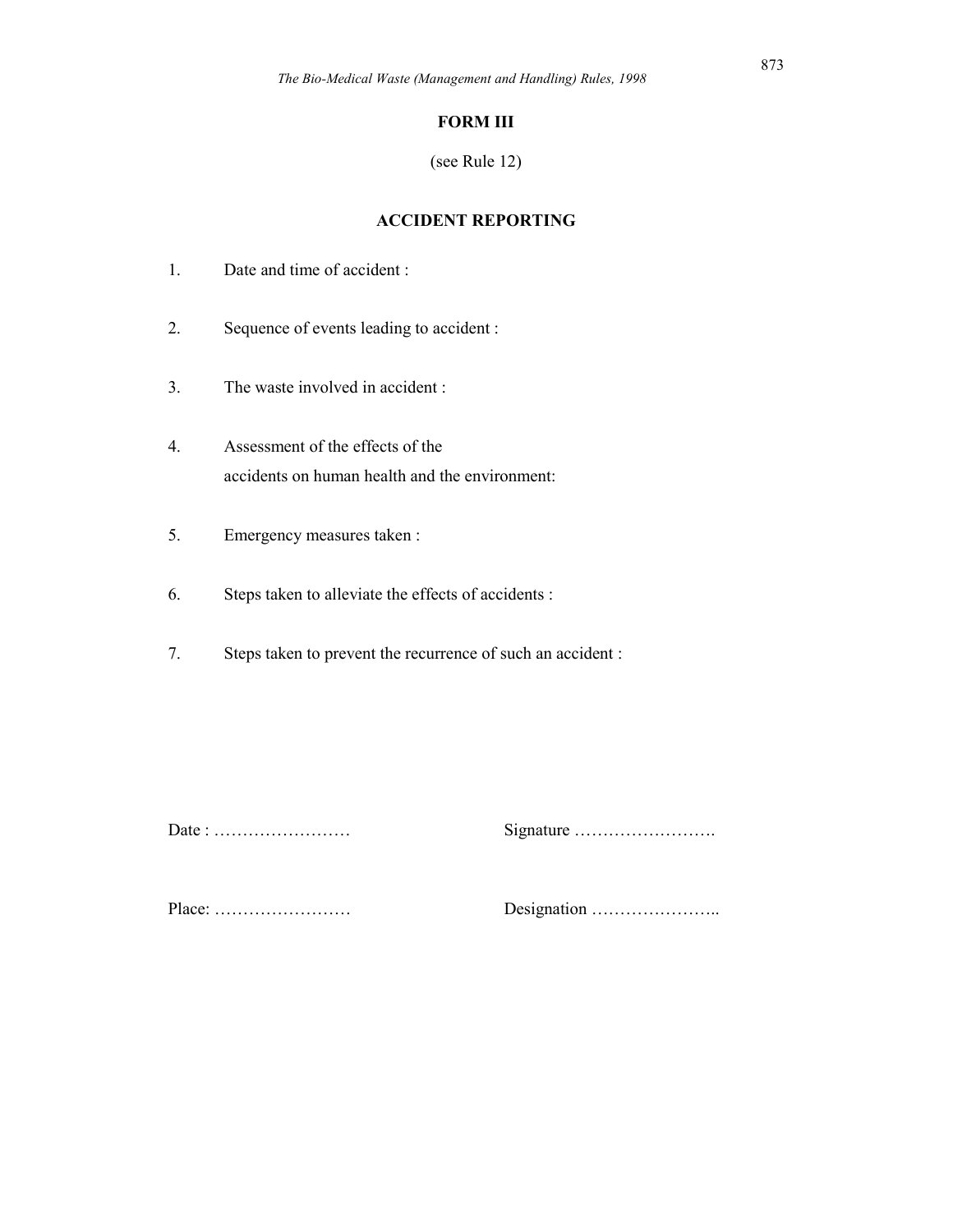## <sup>1</sup>[FORM IV]

## [see Rule  $8(4)$ ]

## (Authorisation for operating a facility for collection, reception, treatment, storage, transport and disposal of biomedical wastes.)

1. File number of authorisation and date of issue……………………………………….

2. ………………………….of …………………………………………. is hereby granted an authorisation to operate a facility for collection, reception, storage, transport and disposal of biomedical waste on the premises situated at …………………………………………………………..……………………………………………

3. This authorisation shall be in force for a period of …………. Years from the date of issue.

4. This authorisation is subject to the conditions stated below and to such other conditions as may be specified in the rules for the time being in force under the Environment (Protection) Act, 1986.

| Date $\dots\dots\dots\dots\dots$ |                                             |
|----------------------------------|---------------------------------------------|
|                                  | Designation $\dots \dots \dots \dots \dots$ |

## Terms and conditions of authorisation \*

- 1. The authorisation shall comply with the provisions of the Environment (Protection) Act, 1986 and the rules made thereunder.
- 2. The authorization or its renewal shall be produced for inspection at the request of an officer authorised by the prescribed authority.
- 3. The person authorized shall not rent, lend, sell, transfer or otherwise transport the biomedical wastes without obtaining prior permission of the prescribed authority.
- 4. Any unauthorised change in personnel, equipment or working conditions as mentioned in the application by the person authorised shall constitute a breach of his authorisation.
- 5. It is the duty of the authorised person to take prior permission of the prescribed authority to close down the facility.

\* Additional terms and conditions may be stipulated by the prescribed authority.

\_\_\_\_\_\_\_\_\_\_\_\_\_\_\_\_\_\_\_\_\_\_\_\_\_\_\_\_\_\_\_\_\_\_\_\_\_\_\_\_\_\_\_\_\_\_\_\_\_\_\_\_\_\_\_\_\_\_\_\_\_

1

<sup>1</sup> Added by Rule 11 of the Bio-Medical Waste (M &H) (Second Amendment) Rules, 2000 notified vide S.O.545(E), dated 2.6.2000.